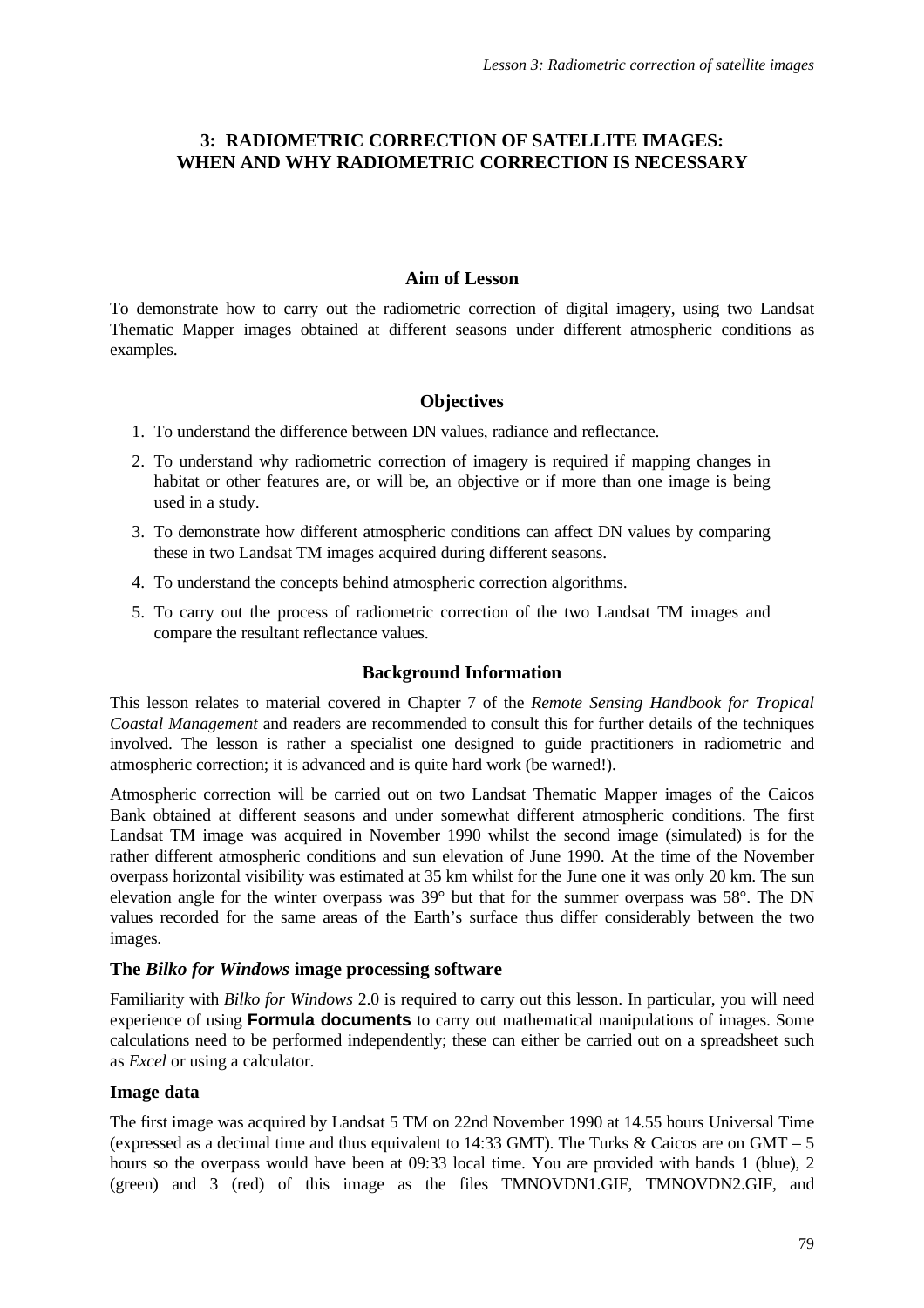TMNOVDN3.GIF. These images are of DN values but have been geometrically corrected. The second Landsat-5 TM image has been simulated for the rather different atmospheric conditions and sun elevation of 22 June 1990 at 14.55 hours Universal Time by the reverse of the process you are learning to carry out in this lesson (i.e. surface reflectance values have been converted to DN values at the sensor). You are provided with bands 1 (blue), 2 (green) and 3 (red) of this image as the files TMJUNDN1.GIF, TMJUNDN2.GIF and TMJUNDN3.GIF. These images are also of DN values and have been geometrically corrected so that pixels can be compared between seasons. The centre of each scene is at 21.68° N and 72.29° W.

## **Concepts underlying atmospheric correction**

Digital sensors record the intensity of electromagnetic radiation (ER) from each spot viewed on the Earth's surface as a digital number (DN) for each spectral band. The exact range of DN that a sensor utilises depends on its radiometric resolution. For example, a sensor such as Landsat MSS measures radiation on a 0-63 DN scale whilst Landsat TM measures it on a 0-255 scale. Although the DN values recorded by a sensor are *proportional* to upwelling ER (radiance), the true units are W m<sup>-2</sup> ster<sup>-1</sup>  $\mu$ m<sup>-1</sup> (Box 3.1).

The majority of image processing has been based on raw DN values in which actual spectral radiances are not of interest (e.g. when classifying a single satellite image). However, there are problems with this approach. The spectral signature of a habitat (say seagrass) is not transferable if measured in digital numbers. The values are image specific - i.e. they are dependent on the viewing geometry of the satellite at the moment the image was taken, the location of the sun, specific weather conditions, and so on. It is generally far more useful to convert the DN values to spectral units.

This has two great advantages:

1) a spectral signature with meaningful units can be compared from one image to another. This would be required where the area of study is larger than a single scene or if monitoring change at a single site where several scenes taken over a period of years are being compared.

2) there is growing recognition that remote sensing could make effective use of "spectral libraries" - i.e. libraries of spectral signatures containing lists of habitats and their *reflectance* (see Box 3.1).

While spectral radiances can be obtained from the sensor calibration, several factors still complicate the quality of remotely sensed information. The spectral radiances obtained from the calibration only account for the spectral radiance measured *at the satellite sensor*. By the time ER is recorded by a satellite or airborne sensor, it has already passed through the Earth's atmosphere twice (sun to target and target to sensor).

**Figure 3.2. The process of radiometric correction.**

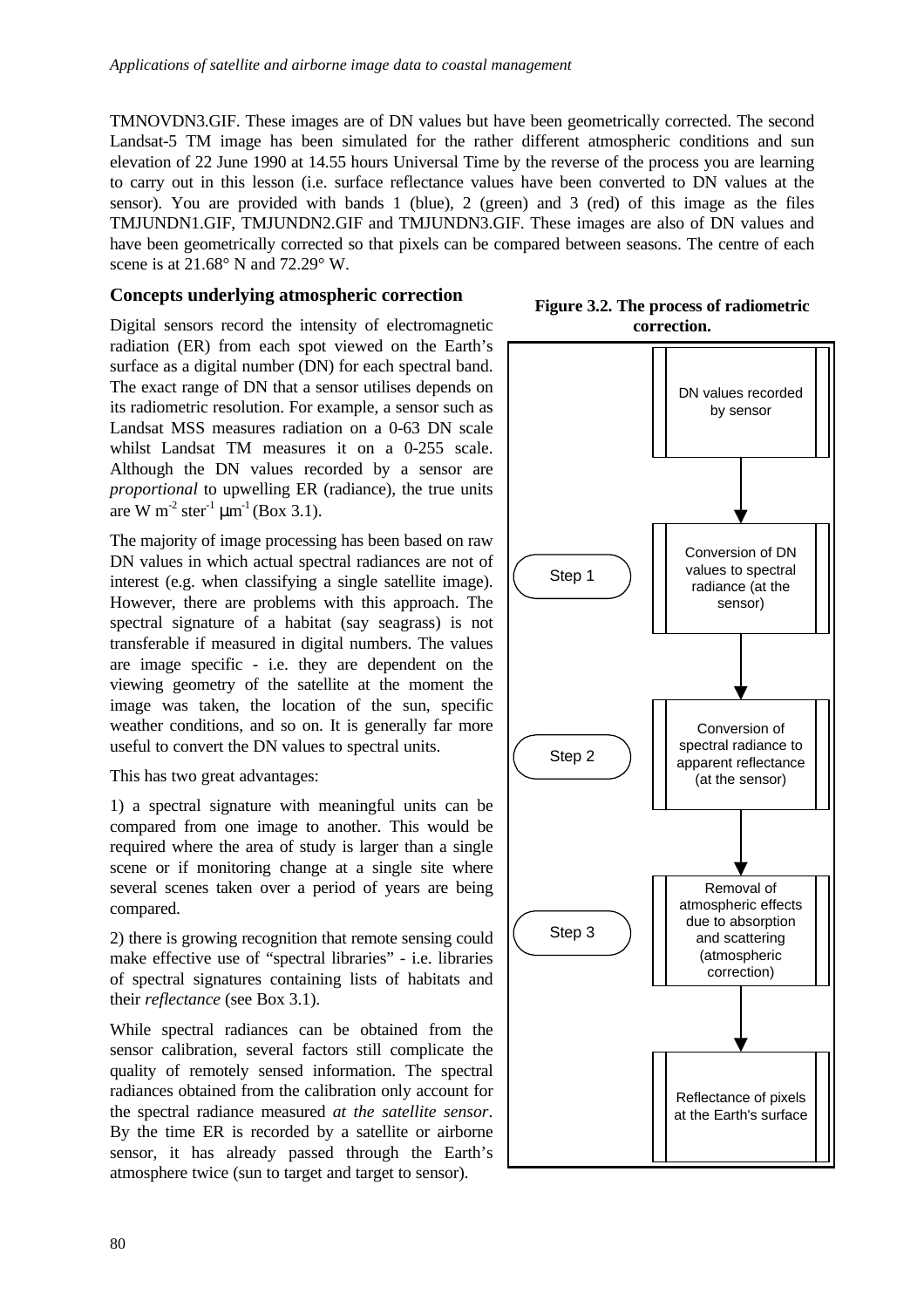

Figure 3.1. Simplified schematic of atmospheric interference and the passage of electromagnetic radiation from the Sun to the satellite sensor.

During this passage (Figure 3.1), the radiation is affected by two processes: *absorption* which reduces its intensity and *scattering* which alters its direction. Absorption occurs when electromagnetic radiation interacts with gases such as water vapour, carbon dioxide and ozone. Scattering results from interactions between ER and both gas molecules and airborne particulate matter (aerosols). These molecules and particles range in size from the raindrop  $(>100 \mu m)$  to the microscopic  $(<1 \mu m)$ . Scattering will redirect incident electromagnetic radiation and deflect reflected ER from its path (Figure 3.1).

## **Box 3.1. Units of electromagnetic radiation**

The unit of electromagnetic radiation is W  $m^{-2}$  ster<sup>-1</sup>  $\mu$ m<sup>-1</sup>. That is, the rate of transfer of energy (Watt, W) recorded at a sensor, per square metre on the ground, for one steradian (three dimensional angle from a point on Earth's surface to the sensor), per unit wavelength being measured. This measure is referred to as the *spectral radiance*. Prior to the launch of a sensor, the relationship between measured spectral radiance and DN is determined. This is known as the sensor calibration. It is worth clarifying terminology at this point. The term *radiance* refers to any radiation leaving the Earth (i.e. upwelling, toward the sensor). A different term, *irradiance*, is used to describe downwelling radiation reaching the Earth from the sun (Figure 3.1). The ratio of upwelling to downwelling radiation is known as *reflectance*. Reflectance does not have units and is measured on a scale from 0 to 1 (or 0-100%).

Absorption and scattering create an overall effect of "haziness" which reduces the contrast in the image. Scattering also creates the "adjacency effect" in which the radiance recorded for a given pixel partly incorporates the scattered radiance from neighbouring pixels.

In order to make a meaningful measure of radiance at the Earth's surface, the atmospheric interferences must be removed from the data. This process is called "atmospheric correction". The entire process of radiometric correction involves three steps (Figure 3.2).

The spectral radiance of features on the ground are usually converted to reflectance. This is because spectral radiance will depend on the degree of illumination of the object (i.e. the irradiance). Thus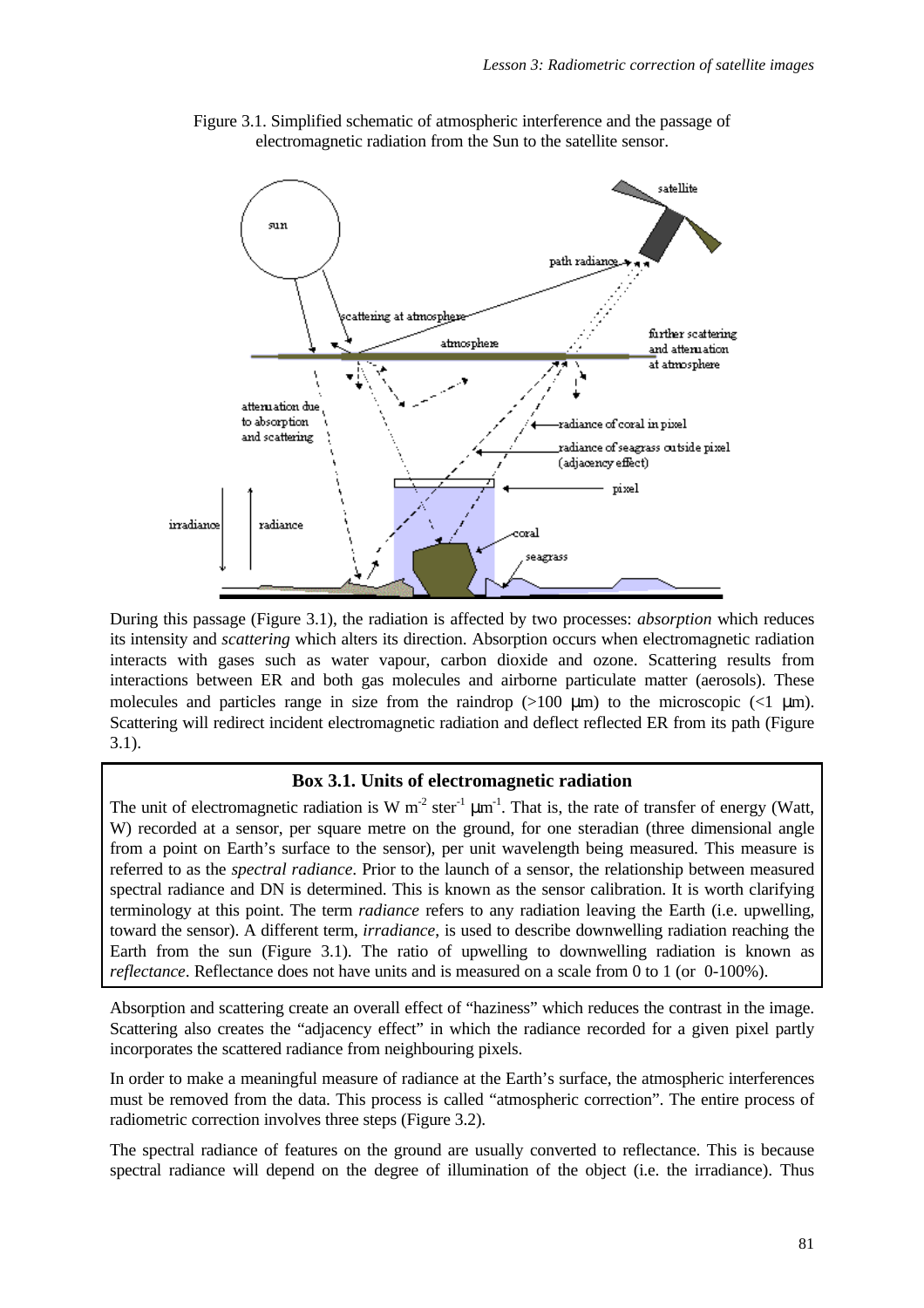spectral radiances will depend on such factors as time of day, season, latitude, etc. Since reflectance represents the ratio of radiance to irradiance, it provides a standardised measure which is directly comparable between images.

# **Additional data needed to carry out radiometric correction**

A considerable amount of additional information is needed to allow you to carry out the radiometric correction of an image. Much of this is contained in header files which come with the imagery. Two tables of information relating to the Landsat TM imagery are included here whilst other information is introduced in the lesson as needed. Table 3.1 is extracted from the November 1990 Landsat TM image header, whilst Table 3.2 contains some satellite specific information you will need.

**Table 3.1.** In-band radiances from the TM header file,  $\text{Lmin}_{\lambda}$  and  $\text{Lmax}_{\lambda}$  in mW cm<sup>-2</sup> ster<sup>-1</sup>.

|                 | <b>Header values</b> |                                              |  |  |  |  |
|-----------------|----------------------|----------------------------------------------|--|--|--|--|
| <b>Band</b>     | $Lmin_{\lambda}$     | <b>L</b> max <sub><math>\lambda</math></sub> |  |  |  |  |
| TM1             | $-0.00768$           | 1.05572                                      |  |  |  |  |
| TM <sub>2</sub> | $-0.01501$           | 2.60562                                      |  |  |  |  |
| TM <sub>3</sub> | $-0.01068$           | 1.63441                                      |  |  |  |  |
| TM4             | $-0.02098$           | 2.94533                                      |  |  |  |  |
| TM <sub>5</sub> | $-0.00554$           | 0.68583                                      |  |  |  |  |
| TM <sub>6</sub> | 0.12378              | 1.52431                                      |  |  |  |  |
| TM7             | $-0.00312$           | 0.42585                                      |  |  |  |  |

**Table 3.2.** Bandwidths for Landsat 4 and 5 Thematic Mapper sensors (μm).

| <b>Satellite</b>                 | TM1   | TM <sub>2</sub> | TM3   | TM4          | TM <sub>5</sub> | TM <sub>6</sub> | TM7                  |
|----------------------------------|-------|-----------------|-------|--------------|-----------------|-----------------|----------------------|
| ∟andsat                          | 0.066 | 0.081           | 0.069 | 0.129        | 0.216           | 0.000           | 0.250                |
| $\mathbf{L}$ andsat $\mathbf{F}$ | 0.066 | $\rm 0.082$     | J.067 | <b>J.128</b> | በ 217<br>0.41   | 000             | በ  ን  ና  ገ<br>J.4J.4 |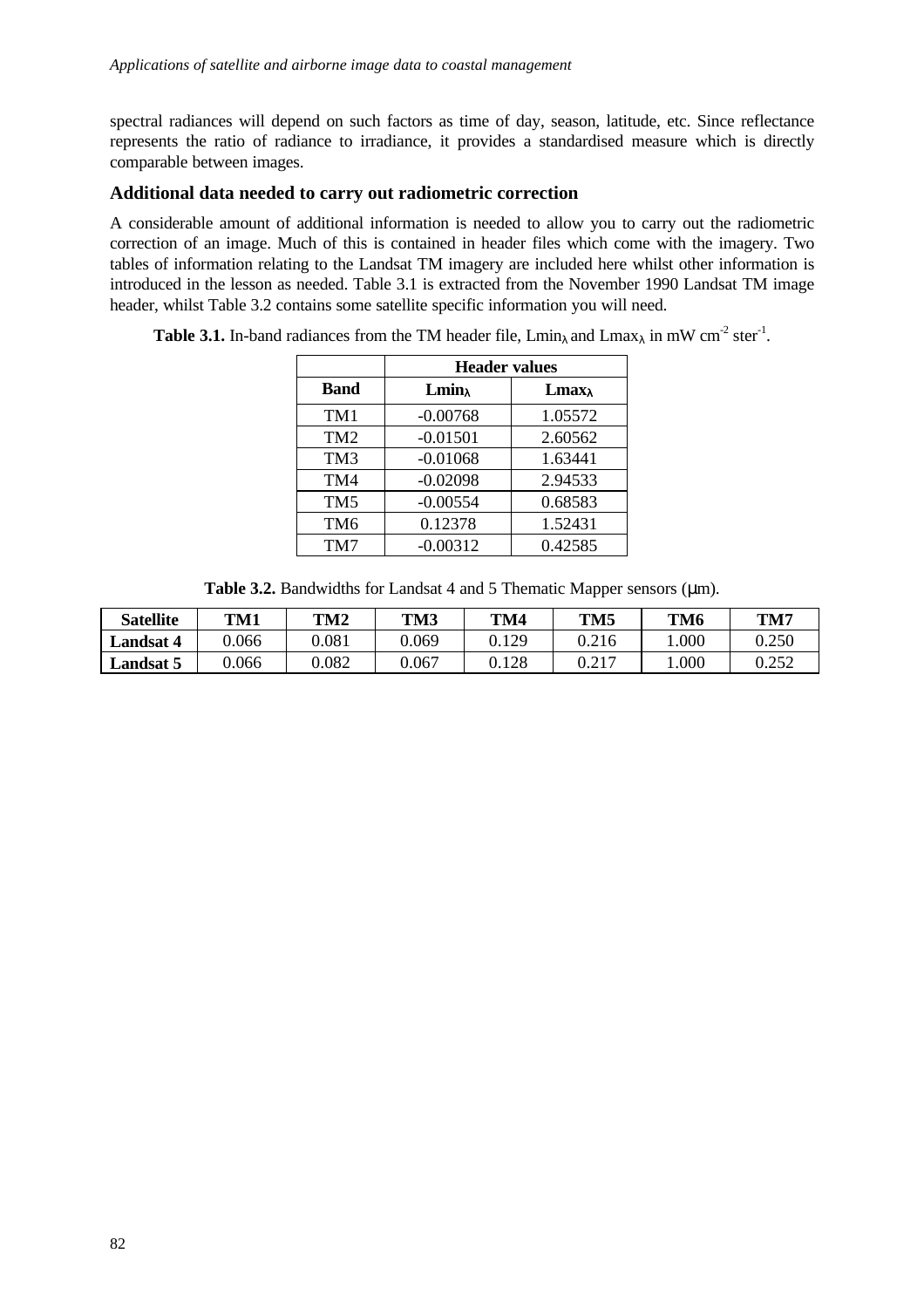# **Lesson Outline**

# **Comparison of the two Landsat image DN values.**

*Activity:* Launch *Bilko for Windows* and open the geometrically corrected November Landsat TM image bands 1-3. In the **File, Open** dialog box select TMNOVDN1.GIF, TMNOVDN2.GIF, **and** TMNOVDN3.GIF with the mouse and click on OK. [*Hint:* after selecting the first file, hold down the <CTRL> key when clicking on the other two files]. Each file will be opened in turn.

> Connect the three images using the **Image, Connect** function. Set the connect toolbar so that the TM3 image is 1, the TM2 image is 2, and the TM1 image is 3 and use the **Image, Composite** function to make a colour composite with each band displayed on the appropriate gun. [*Note:* The composite will be dark and bluish but do not worry!]. Select all the pixels in the colour composite image  $(<\text{CTR}\rightarrow A$ ) and apply a histogram equalization stretch which will brighten it considerably.

> Using the **Edit, GoTo** function and Status Bar information, make a note of the DN values at each of the five row and column coordinates in Table 3.3 below. [*Note:* The order of bands in the Table is set to the same as the composite (RGB) so that you can read the values off easily. But make sure you read off the **underlying data values** in the first triplet on the Status Bar, **not** the values to which these have been stretched (in the second triplet at the far right)!].

> **Close** the colour composite and the connected images. **Minimise** the TMNOVDN1.GIF, TMNOVDN2.GIF, and TMNOVDN3.GIF images which will be required later.

> Then open the geometrically corrected June Landsat TM image bands 1-3 (TMJUNDN1.GIF, TMJUNDN2.GIF and TMJUNDN3.GIF), connect them and make a colour composite exactly as before. Make a note of the DN values at the same coordinates and enter these in Table 3.3.

> **Close** the colour composite, the connected images **and** the TMJUNDN1.GIF, TMJUNDN2.GIF and TMJUNDN3.GIF files.

|                 |             |        | November image  |           |            | June image      |                 |            |
|-----------------|-------------|--------|-----------------|-----------|------------|-----------------|-----------------|------------|
|                 | Coordinates |        | Red [1]         | Green [2] | Blue $[3]$ | Red [1]         | Green [2]       | Blue $[3]$ |
| Habitat         | Col(x)      | Row(y) | TM <sub>3</sub> | TM2       | TM1        | TM <sub>3</sub> | TM <sub>2</sub> | TM1        |
| Deep water      | 614         | 377    |                 |           |            |                 |                 |            |
| Sand in very    | 537         | 82     |                 |           |            |                 |                 |            |
| shallow water   |             |        |                 |           |            |                 |                 |            |
| Mangrove        | 446         | 175    |                 |           |            |                 |                 |            |
| Deep coral reef | 270         | 426    |                 |           |            |                 |                 |            |
| Seagrass        | 603         | 125    |                 |           |            |                 |                 |            |

**Table 3.3.** Raw DN values for five row and column coordinates for each of the Landsat TM images.

*Question: 3.1.* Why do you think the Landsat TM3 DN values for the deep water and for the coral reef and seagrass areas are the same?

# **Step 1. Conversion of DN to spectral radiance**

This is a fairly straightforward process which requires information on the *gain* and *bias* of the sensor in each band (Figure 3.3). The transformation is based on a calibration curve of DN to radiance which has been calculated by the operators of the satellite system. The calibration is carried out before the sensor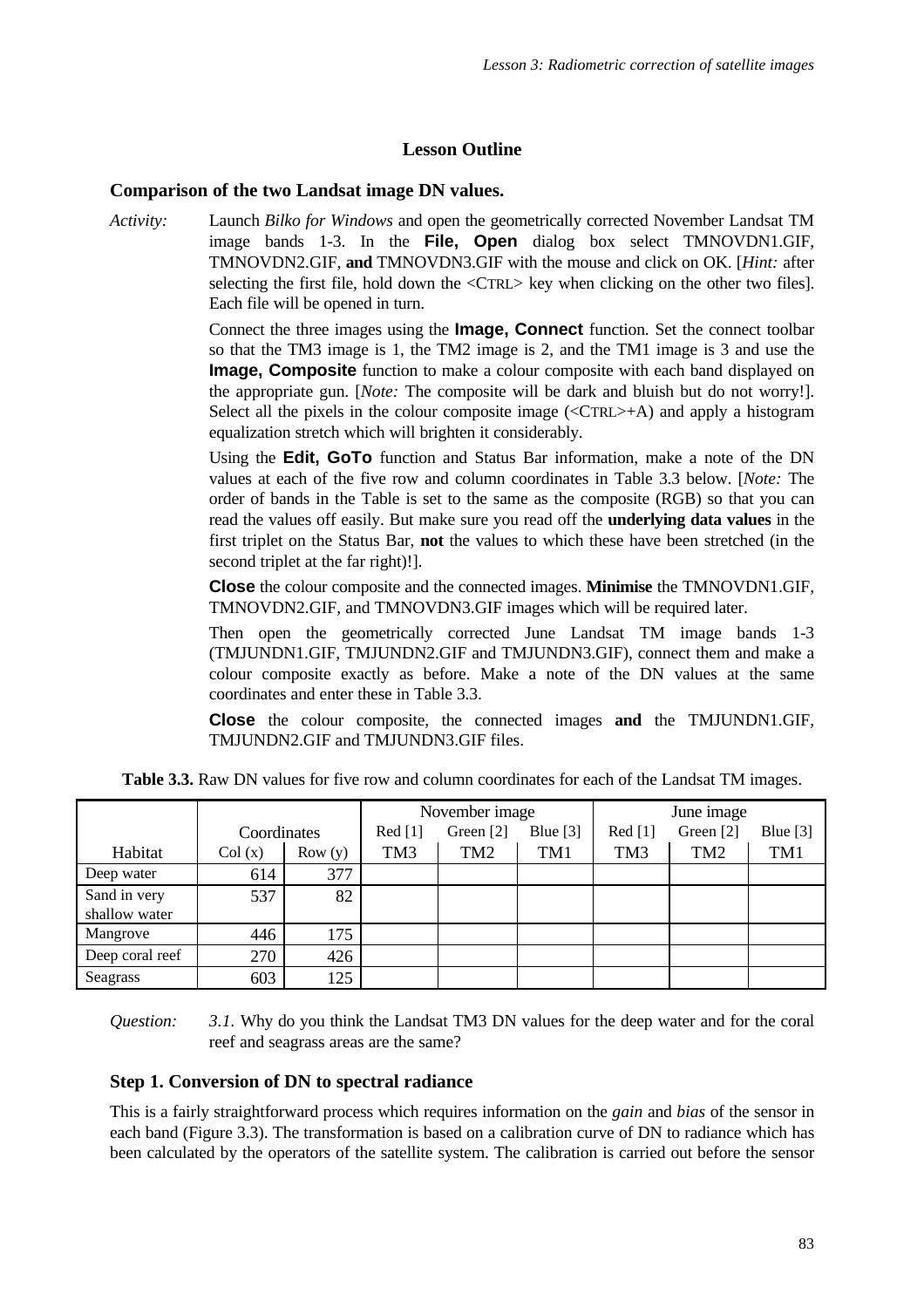is launched and the accuracy declines as the sensitivity of the sensor changes over time. Periodically attempts are made to re-calibrate the sensor.



**Figure 3.3.** Calibration of 8-bit satellite data. Gain represents the gradient of the calibration. Bias defines the spectral radiance of the sensor for a DN of zero.

The calibration is given by the following expression for at satellite spectral radiance,  $L_{\lambda}$ :

$$
L_{\lambda} = Bias + (Gain \times DN)
$$
 *Equation 3.1*

units:  $mW cm^{-2} ster^{-1} \mu m^{-1}$  (for Landsat)

*Activity:* **Connect** the three images of DN values (TMNOVDN1.GIF, TMNOVDN2.GIF, and TMNOVDN3.GIF) and for the purposes of radiometric correction make the TM1 image, image 1; the TM2 image, image 2; and the TM3 image, image 3 using the connect toolbar. This is so that during processing using Formula documents the TM1 image will always be @1, the TM2 image will be @2, and so on. [*Note:* this is the reverse of the way you would connect these bands to make a colour composite].

#### *Calibration of Landsat TM data*

The method for calculating gain and bias varies according to when the imagery was processed (at least, this is the case for imagery obtained from EOSAT). Gains and biases for each band  $\lambda$  are calculated from the lower (Lmin<sub> $\lambda$ </sub>) and upper (Lmax<sub> $\lambda$ </sub>) limits of the post-calibration spectral radiance range (Table 3.1 and Figure 3.3). Since the imagery was **processed** after October 1st 1991 we can use Equation 3.2 to calculate the gains and biases for each waveband which are needed to solve Equation 3.1 and convert the DN values to at satellite spectral radiances.

$$
Gain = \frac{Lmax_1}{254} - \frac{Lmin_1}{255}
$$
 Bias = Lmin<sub>1</sub> *Equation 3.2*

Where data have been processed after October 1st 1991 (as in this case), the values of Lmax and Lmin for Landsat TM can be obtained from the header file which accompanies the data. The header file is in ASCII format and the gains/biases are stored in fields 21-33 in band sequence. The gains and biases have been extracted from the header file for you and are displayed in Table 3.1. These values are given as in-band radiance values ( $mW \text{ cm}^{-2} \text{ ster}^{-1}$ ) and need to be converted to spectral radiances across each band (mW cm<sup>-2</sup> ster<sup>-1</sup>  $\mu$ m<sup>-1</sup>). This is done by dividing each value by the spectral band width. Band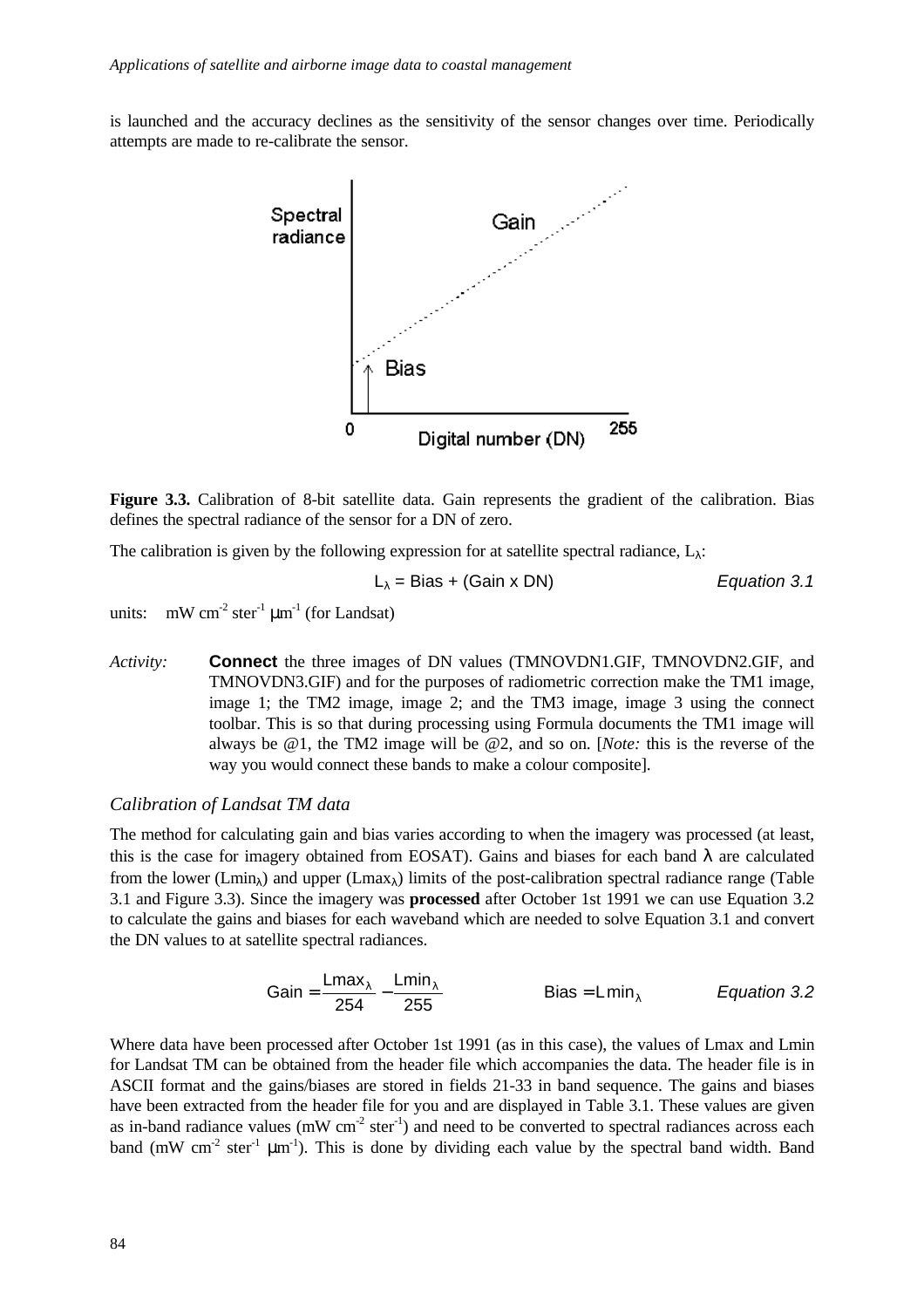widths for the TM sensors carried on Landsats 4 and 5 are listed in Table 3.2. The Landsat TM images used here were taken from the **Landsat-5** satellite.

- *Activity:* Use a spreadsheet or calculator to calculate spectral radiances in mW cm<sup>-2</sup> ster<sup>-1</sup>  $\mu$ m<sup>-1</sup> using Lmin<sub> $\lambda$ </sub> and Lmax<sub> $\lambda$ </sub> in-band radiance values in Table 3.1 and bandwidth values in Table 3.2. Put your results into Table 3.4. [*Hint:* For each value in Table 3.1 you need to divide by the appropriate bandwidth in Table 3.2].
	- **Table 3.4.** Spectral radiances from the TM header file,  $\text{Lmin}_{\lambda}$  and  $\text{Lmax}_{\lambda}$  in mW cm<sup>-2</sup> ster<sup>-1</sup>  $\mu$ m<sup>-1</sup>.

|      | Spectral radiances |                  |  |  |  |
|------|--------------------|------------------|--|--|--|
| Band | $Lmin_{\lambda}$   | $Lmax_{\lambda}$ |  |  |  |
| TM1  |                    |                  |  |  |  |
| TM2  |                    |                  |  |  |  |
| TM3  |                    |                  |  |  |  |

*Activity:* In *Bilko for Windows* open a new Formula document (**File, New, Formula document**). Enter a header as a comment (i.e. preceded by a #) which indicates the purpose of the formula. For example,

> # Bilko for Windows formula document to radiometrically correct Landsat-5 TM bands # 1-3 collected over the Turks and Caicos on 22 November 1990.

- #
- # Formula document 1. To carry out Steps 1 and 2.

For each waveband the form of the formula to carry out Equation 3.1 will be:

Lmin<sub> $\lambda$ </sub> + (Lmax $\lambda$ /254 – Lmin $\lambda$ /255) x @*n*;

# =====================================

where  $n = 1$ , 2 or 3 depending on the TM band.

*Activity:* You need to create three lines of code, **one for each TM waveband**, but first enter comments (lines starting with **#**) and set up input values as constants using a series of **const name = value ;** statements in the Formula document.

> The comment lines indicate what the values you are entering are. This makes the documents both easier to understand and easy to use with different images where you can just substitute new values. To make the Formula document clearer, set up constants with the appropriate values for Lmin<sub>λ</sub> and Lmax<sub>λ</sub> substituted from your Table 3.4. For example, something of the type:

| #<br>#<br>#      | Step 1. Converting DN to spectral radiance using formulae of the type:<br>Lmin + (Lmax/254 - Lmin/255) $*$ @n;    |
|------------------|-------------------------------------------------------------------------------------------------------------------|
| #                | Input values                                                                                                      |
| #<br>#<br>#<br># | =========<br>Lmin: TM1 = $-0.2$ ??, TM2 = $-0.2$ ?? TM3 = $-0.2$ ??<br>Lmax: TM1 = $?????$ ; TM2 = $?????$ ; etc. |
|                  | const $Lmin1 = -0.777$ :<br>const $Lmin2 = -0.777$ ;<br>const $Lmin3 = -0.777$ ;                                  |
|                  | const Lmax1 = $??$ .??? :<br>const $Lmax2 = ??.???$ :<br>const $Lmax3 = ??.???$                                   |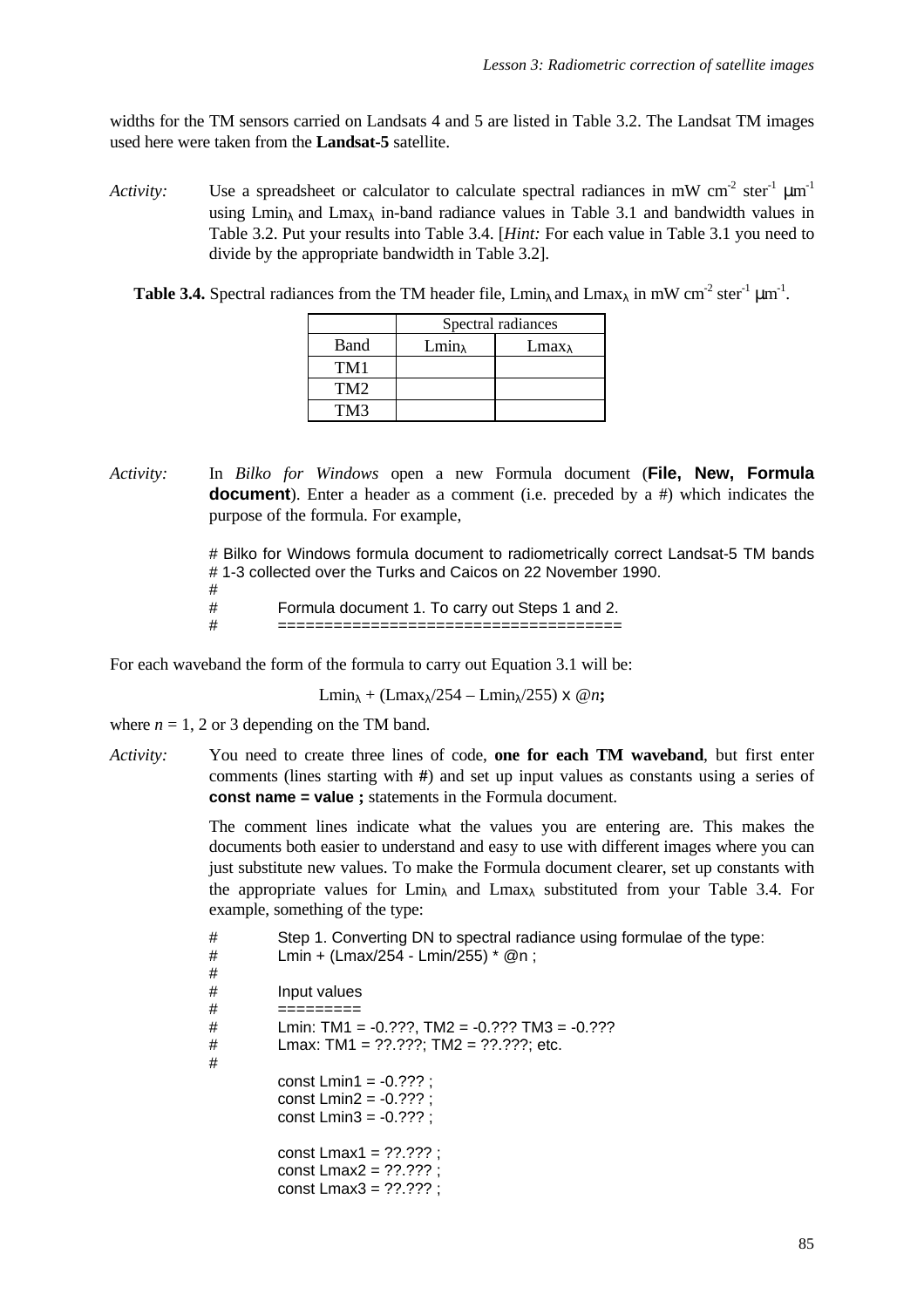# Intermediate formulae: #

would be appropriate here (but with the correct values!). Once the constants are set up you type their names in the formulae instead of the values. Thus wherever you want the Lmin<sub> $\lambda$ </sub> for Landsat TM1 to appear you just type Lmin<sub>1</sub>. Insert the formulae for each waveband (one per line) after this introductory information. Don't forget the **;** after each executable formula statement. **Save** your formula document as TMRADCO1.FRM.

**Important:** One would normally carry out all the radiometric and atmospheric correction calculations in one go. However, the size of the formulae needed here make this rather difficult so that we will carry them out two stages. We will **not** copy and paste this formula to the connected images just yet, but will continue to build up the formula document so that it converts the DN values directly to exoatmospheric reflectances. This is not easy and will require considerable care on your part. **Before** proceeding, check that your formulae are like the example for Landsat TM band 4 at the end of this lesson.

# **Step 2. Conversion of spectral radiance to exoatmospheric reflectance**

The apparent reflectance, which for satellite images is termed exoatmospheric reflectance, ρ, relates the measured radiance, *L* (which is what the formulae above will output), to the solar irradiance incident at the top of the atmosphere and is expressed as a decimal fraction between 0 and 1:

$$
r = \frac{p. L.d^2}{ESUN. \cos(SZ)}
$$
 *Equation 3.3*

 $r =$  unitless planetary reflectance at the satellite (this takes values of 0-1.)

 $p = 3.141593$ 

 $L =$  Spectral radiance at sensor aperture in mW cm<sup>-2</sup> ster<sup>-1</sup>  $\mu$ m<sup>-1</sup>

 $d^2$  = the square of the Earth-Sun distance in astronomical units = (1 - 0.01674 cos(0.9856 (JD-4)))<sup>2</sup> where JD is the Julian Day (day number of the year) of the image acquisition. [*Note:* the units for the argument of the cosine function of 0.9856 x (JD-4) will be in degrees; if your cosine function (e.g. the **cos** function in *Excel* is expecting the argument in radians, multiply by *p*/180 before taking the cosine)].

 $ESUN = Mean solar exoatmospheric irradiance in mW cm<sup>-2</sup>  $\mu$ m<sup>-1</sup>. ESUN can be obtained from$ Table 3.5.

 $SZ =$  sun zenith angle in radians when the scene was recorded.

**EX** Both Landsat and SPOT products provide sun elevation angle. The zenith angle (SZ) is calculated by subtracting the sun elevation from 90 $\degree$  ( $\pi$ /2 radians).

*Activity:* Calculate the Julian Day (day number of the year) of the image acquisition. The date of acquisition can be found in the **Image data** section above. A quick way to do this is to enter the date of acquisition in one cell of an *Excel* spreadsheet and the date of the end of the previous year (e.g. 31 December 1989) in another cell. Then enter a formula in a next door cell which substracts the second date from the first. Thus, 1 January 1990 is day 1, etc.

> Having calculated the Julian Day (JD), work out the square of the Earth-Sun distance in astronomical units (*d²*) using the equation above. Use a spreadsheet or calculator.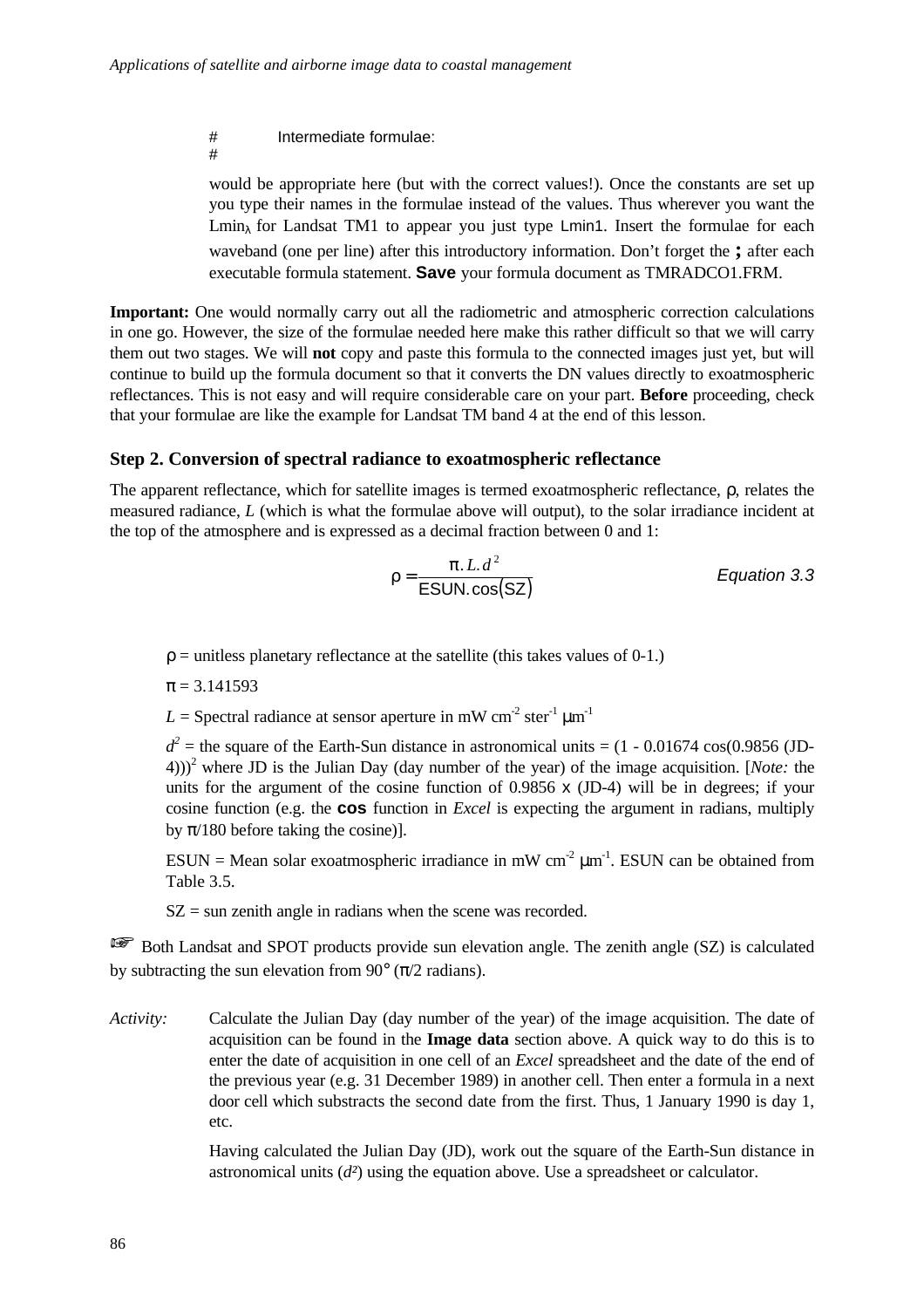The sun elevation angle at the time the scene was recorded was 39°. Calculate the sun zenith angle in degrees for when the scene was recorded and convert to radians.

Using Table 3.5, determine the correct values of ESUN (Solar Exoatmospheric Spectral Irradiances) for the three TM bands you are correcting.

| <b>Band</b>     | Landsat-4 | Landsat-5 |
|-----------------|-----------|-----------|
| TM1             | 195.8     | 195.7     |
| TM <sub>2</sub> | 182.8     | 182.9     |
| TM <sub>3</sub> | 155.9     | 155.7     |
| TM4             | 104.5     | 104.7     |
| TM <sub>5</sub> | 21.91     | 21.93     |
| TM7             | 7.457     | 7.452     |

**Table 3.5.** TM Solar Exoatmospheric Spectral Irradiances (mW cm<sup>-2</sup> μm<sup>-1</sup>) *Source*: EOSAT.

*Question: 3.2.* What is the Julian Day corresponding to 22 November 1990?

*3.3.* What was the square of the Earth-Sun distance in astronomical units (*d²*) on that day?

*3.4.* What is the sun zenith angle in degrees (SZ)? What is it in radians?

*3.5.* What are the values of ESUN for Landsat-5 TM1, TM2 and TM3 which are to be used in Equation 3.3 to calculate the exoatmospheric reflectances for these bands?

3.6. For SPOT images, spectral radiance values are provided in units of W  $m<sup>-2</sup>$  ster<sup>-1</sup>  $\mu$ m<sup>-1</sup>. If you needed to convert a SPOT XS1 solar exoatmospheric spectral irradiance of 1855 W m<sup>-2</sup> ster<sup>-1</sup>  $\mu$ m<sup>-1</sup> to units of mW cm<sup>-2</sup> ster<sup>-1</sup>  $\mu$ m<sup>-1</sup>, what would you multiply by and what is the resultant value in the new units?

*Activity:* Return to your formula document (TMRADCO1.FRM). The formulae you have entered so far will convert DN values to at satellite spectral radiance (*L*) in Equation 3.3. You now need to multiply *L* by *p* and d², and divide by ESUN and cos(SZ).

Thus you need to substitute the formulae you have already entered for *L* in the equation.

[*Hint:* Enter details of what you are about to do as comments, after the formulae already entered. Also set up the new input values as constants. For example, the following might be appropriate:

# Step 2. Converting at satellite spectral radiance (L) to exoatmospheric reflectance

| #      |                                                                            |
|--------|----------------------------------------------------------------------------|
| #      | Input values                                                               |
| #      |                                                                            |
| #      | $pi = 3.141593$                                                            |
| #      | $d^2 = ???????$ astronomical units.                                        |
| #      | $SZ = ? ? ? ? ? ?$ radians                                                 |
| #      | ESUN: TM1 = $??$ ?.?, TM2 = $??$ ?.?, TM3 = $??$ ?.?                       |
| #      |                                                                            |
|        | const pi = $3.141593$ ;                                                    |
|        | const dsquared = $?.'?????$ ;                                              |
|        | const $SZ = 7.77777$ :                                                     |
|        | const ESUN1 = $???, ?$ ; const ESUN2 = $???, ?$ ; const ESUN3 = $???, ?$ ; |
| #      | Let at satellite spectral radiance $= L$                                   |
| #      |                                                                            |
| #<br># | Converting L to exoatmospheric reflectance with formulae of the type:      |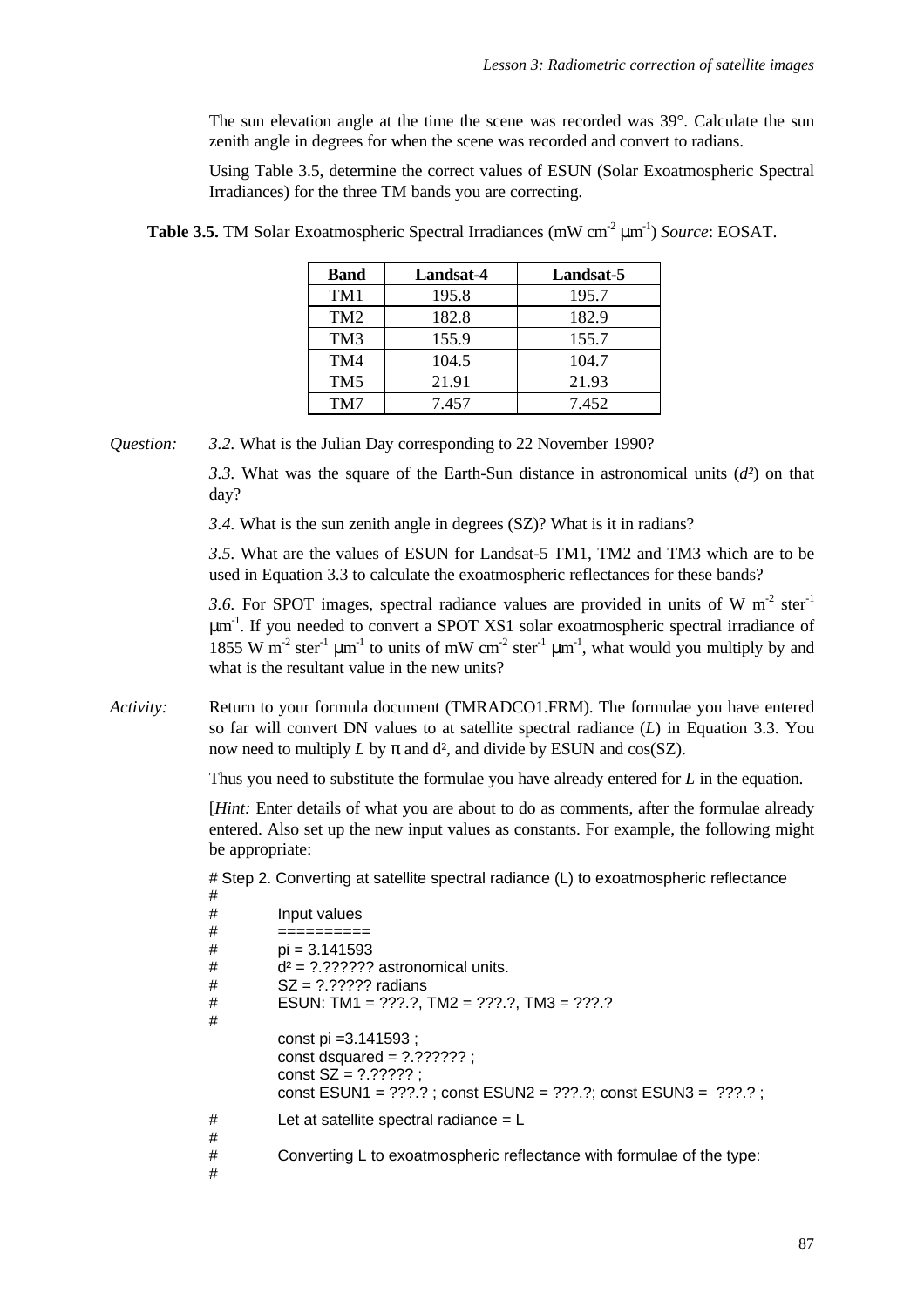$\#$  pi \* L \* dsquared / (ESUN \* cos(SZ)) ;  $\qquad \qquad$  ]

#### **Enter your formula here (see below)**

Note that you can enter several constant statements on one line.

Once the constants and comments are entered, use **Copy** and **Paste** to copy the intermediate formulae you created earlier down to beneath this information before commenting the originals out (inserting a # before them). [If you get an *Error in formula* message, check for errors. If it recurs just retype the formulae]. Put brackets around the copied formulae (but leave the **;** outside!) and then add in the relevant values and mathematical operators to carry out Step 2 of the radiometric correction according to Equation 3.3.

When you have completed the formula document, you should have all lines as comments apart from the statements setting up the constants and the three lines of the final formulae which will probably look horrendous. Each formula should have a total of **four** opening brackets and **four** closing brackets if written in the format suggested above.

- *Activity:* **Save** the Formula document. Because the exoatmospheric reflectance ρ has a value between 0 and 1, the output image will need to be a floating point (32 bit image). So before applying your formula to the connected images you need to select **Options!** and then **Float (32 bits)** in the Formula Options dialog box.
- *Question: 3.7.* What would happen if the output image was an 8-bit integer image like the input Landsat TM images?

Then apply the Formula document to the connected images using **Copy** and **Paste**. It will apply the formula with  $@1$  in it to the TM1 image of DN values, the formula with @2 in it to the TM2 image, etc. [If you get an *Error in formula* message, check for errors]. The three resultant images will show exoatmospheric reflectance on a scale of 0- 1.

**Close** the connect window and original images (TMNOVDN1.GIF, TMNOVDN2.GIF, and TMNOVDN3.GIF) as these are no longer required. **Close** the formula document.

**Connect** the three resultant images, making the one derived from the TM1 image (the first one) connected image 1, the one derived from the TM2 image (the second one) connected image 2, etc. with the connect toolbar buttons.

#### **Step 3. Removal of atmospheric effects due to absorption and scattering**

A detailed discussion of the methods available for atmospheric correction is available in Kaufman (1989). Atmospheric correction techniques can be broadly split into three groups:

- 1. Removal of path radiance (e.g. dark pixel subtraction which will be carried out in Lesson 4),
- 2. Radiance-reflectance conversion, and
- 3. Atmospheric modelling (e.g. 5S radiative transfer code, which will be used here).

Atmospheric modelling is perhaps the most sophisticated method used to compensate for atmospheric absorption and scattering. Ideally, modelling approaches are best used when scene-specific atmospheric data are available (e.g. aerosol content, atmospheric visibility). However, such information is rarely available and while a range of models exist, the 5S (**S**imulation of the **S**ensor **S**ignal in the **S**olar **S**pectrum) radiative transfer code (Tanre et al., 1986) atmospheric model is used here because it includes a variety of standard options which allow use with limited ancillary data. The outputs of 5S radiative transfer code will be used to convert the exoatmospheric reflectance to the reflectance at the Earth's surface.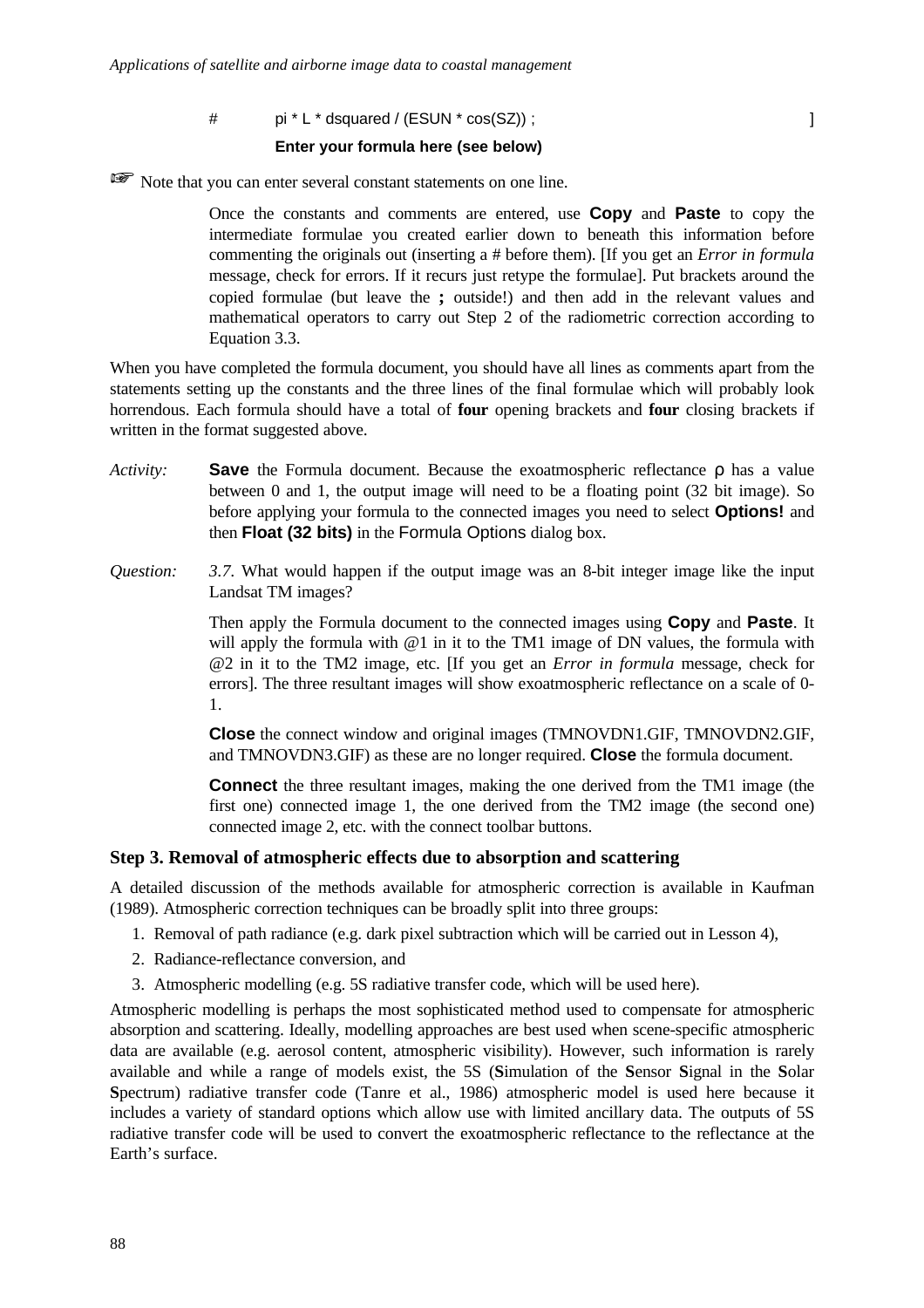*Using the 5S Radiative Transfer Code*: The model predicts the apparent (exoatmospheric) reflectance at the top of the atmosphere using information about the surface reflectance and atmospheric conditions (i.e. it works in the opposite way that one might expect). Since the true apparent reflectance has been calculated from the sensor calibration and exoatmospheric irradiance (above), the model can be inverted to predict the true surface reflectance (i.e. the desired output). In practice, some of the model outputs are used to create inversion coefficients which may then be applied to the image file. We cannot run the model programme here but will introduce you to the inputs needed and provide you with the outputs from a Unix version of the model which we have run for this Landsat TM data. There are three stages in using the 5S code.

**Table 3.6.** Inputs to the 5S radiative transfer code for atmospheric correction. With the exception of inputs highlighted in *bold*, general inputs can be used where specific information is not available. See text for further information.

| <b>Parameter</b>                       | <b>Specific Inputs</b>                                                                                                                                   | <b>General Inputs</b>                                                                                                                                   |
|----------------------------------------|----------------------------------------------------------------------------------------------------------------------------------------------------------|---------------------------------------------------------------------------------------------------------------------------------------------------------|
| Viewing and<br>illumination geometry*  | ♦<br>Type of sensor (e.g. Landsat TM)<br>Date and time of image acquisition<br>◊<br>Latitude and longitude of scene centre<br>♦                          | ♦<br>None                                                                                                                                               |
| Atmospheric profile                    | ◊<br>Temperature (K)<br>Pressure (mB)<br>◊<br>Water vapour density $(g.m^{-3})$<br>Ozone density $(g.m^{-3})$<br>♦                                       | ♦<br>Tropical<br>Mid latitude summer<br>$\langle \rangle$<br>Mid latitude winter<br>♦<br>Subarctic summer<br>$\langle \rangle$<br>Subarctic winter<br>♦ |
| Aerosol components                     | ♦<br>Dust-like component (%)<br>◊<br>Oceanic component (%)<br>Water soluble component (%)<br>◊<br>◊<br>Soot component (%)                                | Continental aerosol model<br>$\langle \rangle$<br>Maritime aerosol model<br>$\langle \rangle$<br>Urban aerosol model<br>♦                               |
| Aerosol concentration<br>Spectral band | ♦<br>Aerosol optical depth at 550 nm<br>♦<br>Lower and upper range of band $(\mu m)$                                                                     | Meteorological visibility (km)<br>♦<br>♦<br>Band name (e.g. Landsat<br>TM3)                                                                             |
| Ground reflectance                     | (a) Choose homo- or heterogeneous surface<br>(b) If heterogeneous, enter reflectance of target<br>surface, surrounding surface and target radius<br>(km) | As specific inputs except 5S<br>supplies mean spectral value for<br>green vegetation, clear water,<br>sand, lake water                                  |

\* this information is available in image header file and/or accompanying literature

## *Stage 1 - Run the 5S code for each band in the imagery*

The inputs of the model are summarised in Table 3.6. Note that it is possible to input either a general model for the type of atmospheric conditions or, if known, specific values for atmospheric properties at the time the image was taken. In the event that no atmospheric information is available, the only parameter that needs to be estimated is the horizontal visibility in kilometres (meteorological range) which for our November image was estimated at 35 km (a value appropriate for the humid tropics in clear weather), but for the June image was poorer at only 20 km.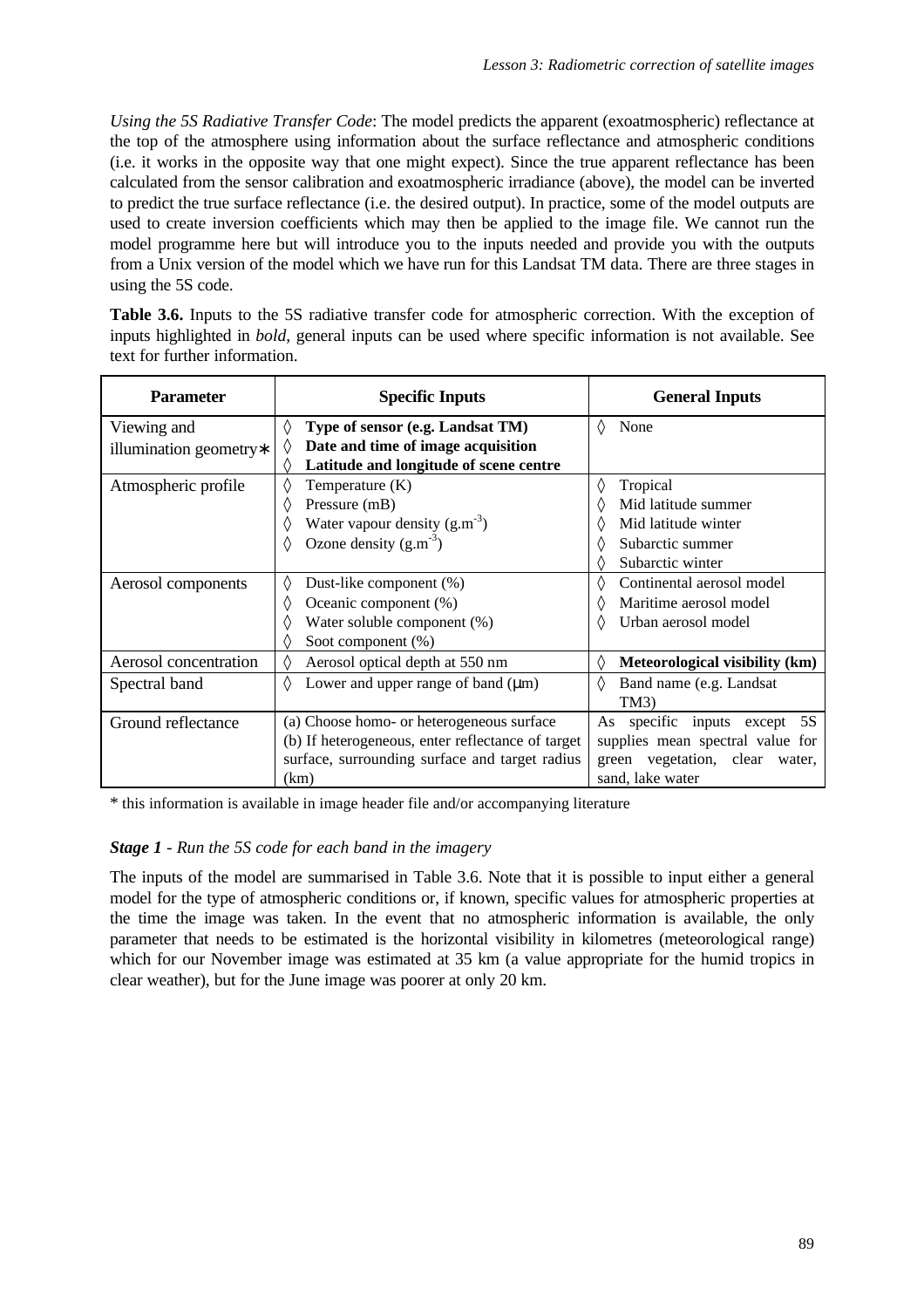*Activity:* Make a note of the following specific inputs needed to run the 5S code in Table 3.7. below:

| <b>Specific inputs</b>                 | November image | June image |
|----------------------------------------|----------------|------------|
| <b>Type of sensor</b>                  |                |            |
| Date and time of image acquisition     |                |            |
| Latitude and longitude of scene centre |                |            |
| Meteorological visibility (km)         |                |            |

**Table 3.7.** Specific inputs needed to run the 5S code for the two images.

## *Stage 2 - Calculate the inversion coefficients and spherical albedo from the 5S code output*

The 5S code provides a complex output but only some of the information is required by the user. The following example of the output for Landsat TM1 (Box 3.2) highlights the important information in bold.

*Activity:* Refer to Box 3.2 (see end of lesson) for Landsat TM1 values of key parameters (underlined and in bold) output by 5S atmospheric model and insert the global gas transmittance, total scattering transmittance, reflectance and spherical albedo values in Table 3.8 below. The values for bands TM2 and TM3 have already been entered from runs of the 5S radiative transfer code for these wavebands.

**Table 3.8.** Outputs from the 5S radiative transfer code and parameters calculated from these.

| <b>Parameter</b>               | TM1 | TM2   | TM3   |
|--------------------------------|-----|-------|-------|
| Global gas transmittance       |     | 0.917 | 0.930 |
| Total scattering transmittance |     | 0.854 | 0.897 |
| Reflectance                    |     | 0.044 | 0.027 |
| Spherical albedo               |     | 0.108 | 0.079 |
| $AI$ (see Equation 3.4)        |     |       |       |
| $BI$ (see Equation 3.5)        |     |       |       |

*Activity:* Use these values and Equations 3.4 and 3.5 below to calculate the inversion coefficients AI and B<sup>I</sup> for each waveband and then enter these values (to **4 decimal places**) in Table 3.8. This can be done on a spreadsheet or using a calculator.

$$
A_1 = \frac{1}{\text{Global gas transmitter} \times \text{Total scattering transmitter}}
$$
\n
$$
B_1 = \frac{\text{=Reference}}{\text{Total scattering transmitter}}
$$
\n
$$
Equation 3.4
$$
\n
$$
B_2 = \frac{\text{=Reference}}{\text{Total scattering transmitter}}
$$
\n
$$
Equation 3.5
$$

The coefficients  $A_I$  and  $B_I$  and the exoatmospheric reflectance data derived in Step 2 can then be combined using **Formula** documents to create give new images Y for each waveband using Equation 3.6. [Note the minus sign in front of the Reflectance value in Equation 3.5, which means that  $B<sub>I</sub>$  will always be negative].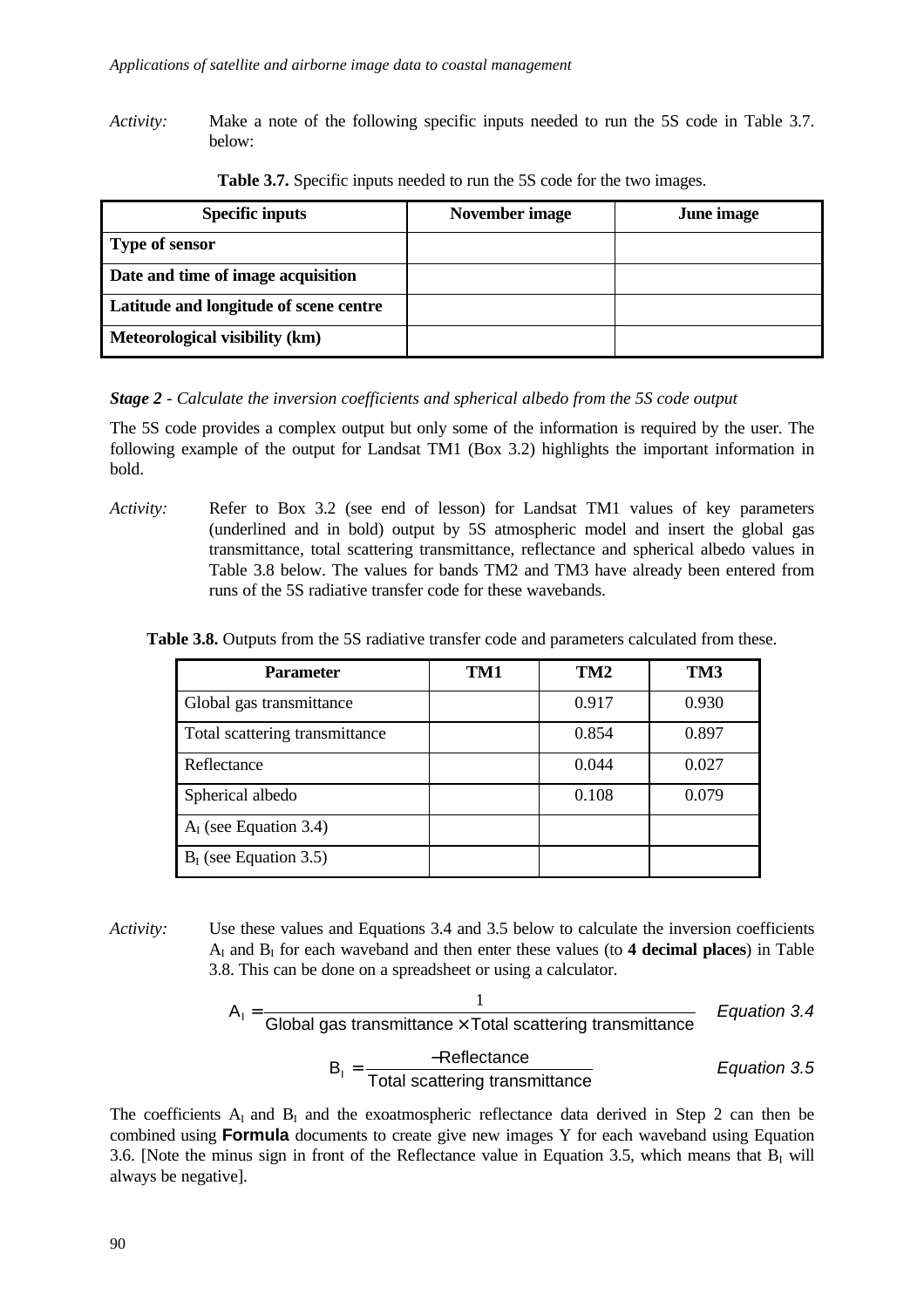$$
Y = (A_1 \times Exoatmospheric reflectance [r]) + B_1
$$
 *Equation 3.6*

where  $p$  are the values stored in your new connected images ( $@1$ ,  $@2$  and  $@3$ ).

You now have the information needed to carry out Stages 2 and 3 of the atmospheric correction which will convert your exoatmospheric reflectances to at surface reflectances. It is best to carry this out as two stages with intermediate formulae to create the new images Y for each waveband (Equation 3.6) and final formulae, incorporating these, to carry out Equation 3.7.

*Activity:* Open a **new** formula document and enter an appropriate header (modelled on what you did earlier) to explain what is being done and set up a series of constant statements for the new input data. Suggested constant names are AI1, AI2 and AI3 and BI1, BI2 and BI3 for the inversion coefficients.

For each waveband, create an intermediate formula to carry out Equation 3.6 of the type:

AI \* @*n* + BI ;

where  $n =$  the waveband. **Save** the Formula document as TMRADCO2.FRM.

#### *Stage 3 - Implementation of model inversion to the Landsat TM satellite imagery*

Once you have set up the formulae to create the new images  $(Y)$  for each waveband using Equation 3.6, you can take the appropriate spherical albedo (S) values from Table 3.8 and use the following equation to obtain **surface reflectance**  $r_s$  on a scale of 0-1:

$$
r_s = \frac{Y}{1 + SY}
$$
 *Equation 3.7*

*Activity:* The formulae so far entered create Y for each waveband. To carry out Equation 3.7 for each waveband you thus need to take this formula (wrapped in brackets) and substitute it in the equation for Y. The spherical albedo values (S) for each waveband are obtainable from Table 3.8 and should be entered as constants S1, S2 and S3.

> Once you have successfully created the final formulae, **Save** the Formula document. Then **Copy** the Formula document and **Paste** it on the connected exoatmospheric reflectance images. The three new floating point images resulting from this transformation will have **surface reflectance** values on a scale of 0-1 (with 0 representing 0% reflectance and 1 representing 100% reflectance).

> **Save** these images as TMNOVSR1.DAT, TMNOVSR2.DAT, and TMNOVSR3.DAT, making sure that TMNOVSR1.DAT is the image derived from TMNOVDN1.GIF and so on. [*Note:* the 32 bit floating point images must be stored with the *Bilko for Windows* .DAT extension].

**Close** the Formula document and the connected images window.

Now read off the pixel reflectances (on a scale of 0-1) at each of the two column and row coordinates listed in Table 3.9 for each of the three surface reflectance images TMNOVSR1.DAT, TMNOVSR2.DAT and TMNOVSR3.DAT. If you have a reasonably powerful computer with at least 16 Mbytes of memory, you can speed this up by connecting the images and making a colour composite. You can then read the values for all three images off the Status Bar. Record them to **three** decimal places. Use **Edit, GoTo** to locate each of the coordinate positions. [The remaining data has been filled in for you].

*Important note:* You will notice that some pixels, primarily those over deep water areas, may have values which are very small negative numbers! Do not be alarmed. This can be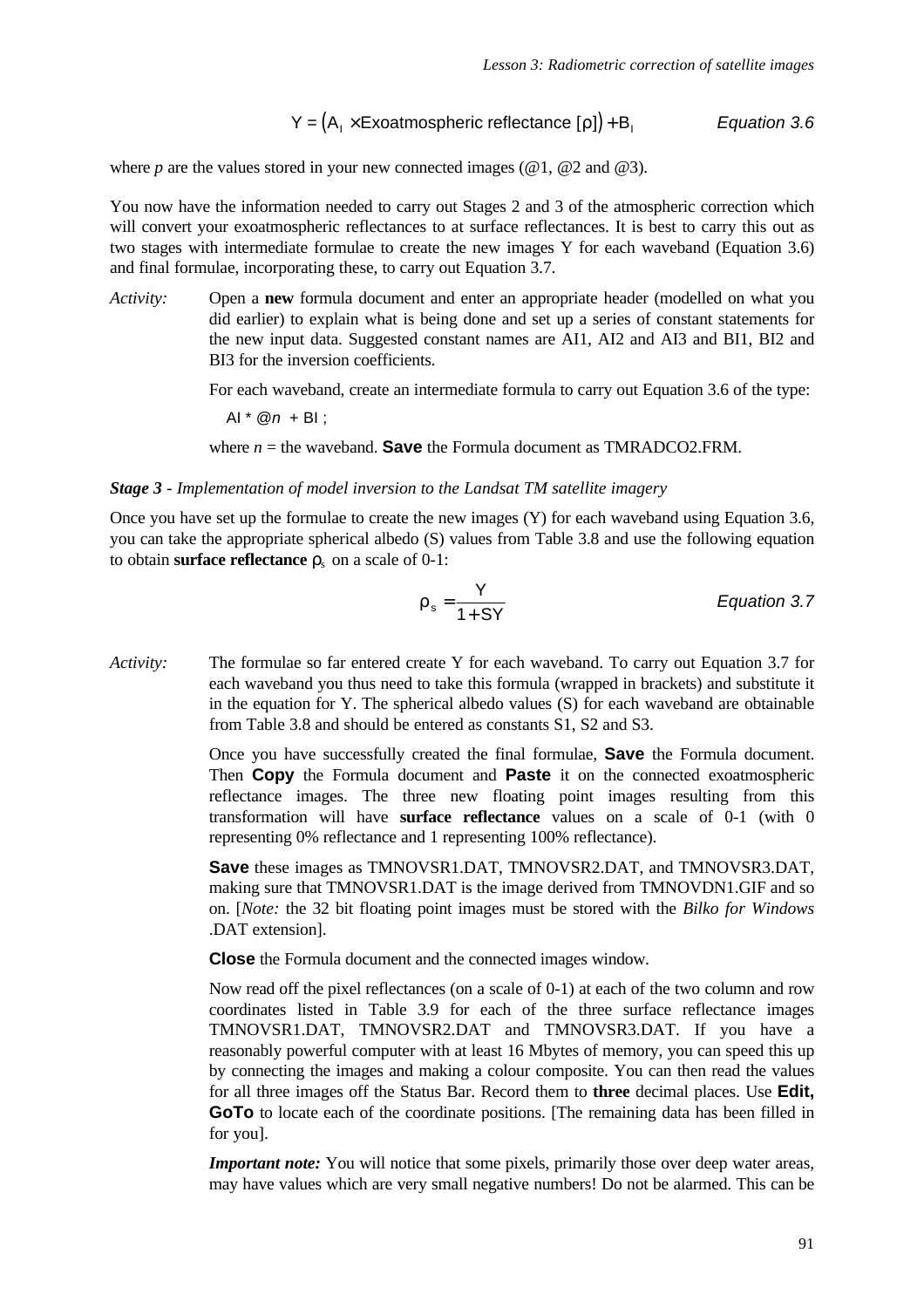quite a common occurrence in radiometric correction and shows that the atmospheric correction is not necessarily precise, particularly when inputs to the 5S radiative transfer code are limited. In this case we had very limited inputs (Table 3.7). As these small negative values are clearly errors it is good practice to set them to zero. This could be done with a simple formula document.

When you have completed Table 3.9 for the November image, close the surface reflectance files TMNOVSR1.DAT, TMNOVSR2.DAT, and TMNOVSR3.DAT and, if you've made it, the colour composite and connected images window.

## **Comparison of surface reflectance images from June and November**

At the start of the lesson you compared the DN values of the November and June images at certain row and column coordinates. Now you will apply a pre-prepared Formula document to the June images to correct them and then compare the surface reflectance values at five coordinates in the corrected June images with those in the corrected November images.

*Activity:* Open the three bands of uncorrected DN values of the June 1990 image (TMJUNDN1.GIF, TMJUNDN2.GIF, TMJUNDN3.GIF). **Connect** the three images and use the connect toolbar to make sure band 1 in image 1, band 2 is image 2 and band 3 is image 3. Open the Formula document RADCOJUN.FRM (listed in Appendix 3.2). This formula carries out the complete correction process in one go. Select **Formula, Options!** and make sure the output images will be 32 bit floating point images. Then apply the formula to the connected images. Once the surface reflectance images have been created, close the connected images window and close TMJUNDN1.GIF, TMJUNDN2.GIF, and TMJUNDN3.GIF.

> Read off the pixel reflectances (on a scale of 0-1) at each of the two coordinates (sand in very shallow water, and coral reef) in Table 3.9. Record values to **three** decimal places (rounding appropriately). Use **Edit, GoTo** to locate each of the coordinate positions and make a colour composite to save time in reading off the values if you have a reasonably powerful computer.

> Before closing the images you may wish to compare the corrected November and June images in one waveband. When you are finished, close all images (without saving).

|                 |             |        |          |          | November image |                 |                 | June image |  |
|-----------------|-------------|--------|----------|----------|----------------|-----------------|-----------------|------------|--|
|                 | Coordinates |        | Red      | Green    | Blue           | Red             | Green           | Blue       |  |
| Habitat         | Col(x)      | Row(y) | TM3      | TM2      | TM1            | TM <sub>3</sub> | TM <sub>2</sub> | TM1        |  |
| Deep water      | 614         | 377    | $-0.003$ | $-0.002$ | 0.004          | $-0.002$        | $-0.003$        | 0.004      |  |
| Sand in very    | 537         | 82     |          |          |                |                 |                 |            |  |
| shallow water   |             |        |          |          |                |                 |                 |            |  |
| Mangrove        | 446         | 175    | 0.025    | 0.040    | 0.010          | 0.025           | 0.042           | 0.010      |  |
| Deep coral reef | 270         | 426    |          |          |                |                 |                 |            |  |
| Seagrass        | 603         | 125    | 0.000    | 0.019    | 0.006          | 0.000           | 0.019           | 0.006      |  |

**Table 3.9.** Surface reflectance values (on a scale of 0-1) for five row and column coordinates for each of the Landsat TM images. [Same order of images as for Table 3.3].

*Question: 3.8.* What is the principal difference you see when you compare the November and June image uncorrected raw DN values for these coordinates (Table 3.3) and the corrected surface reflectance values in Table 3.9 above? Why is this?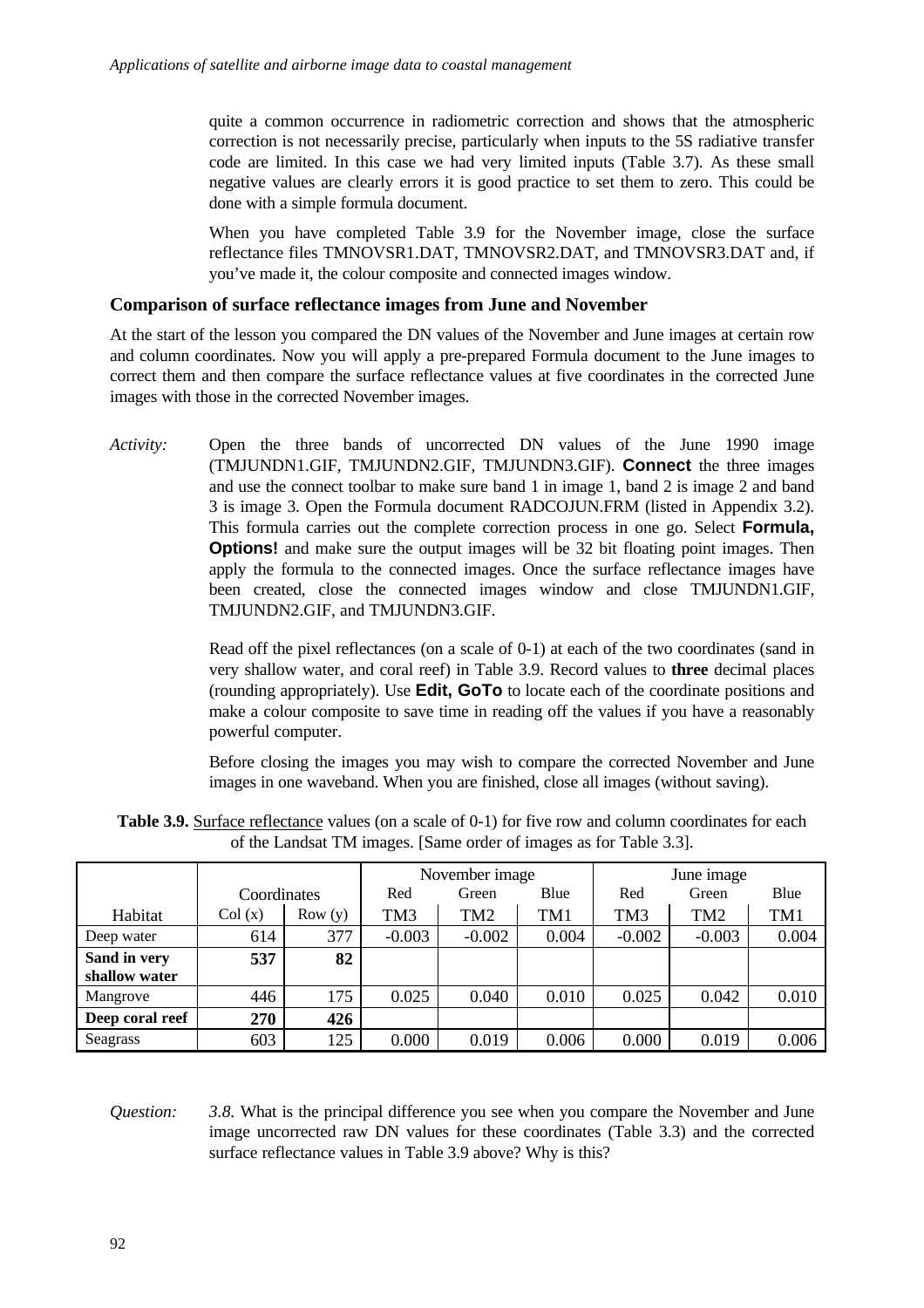*3.9.* If you were carrying out monitoring over time using remote sensing or were trying to use habitat spectra derived for one image in another image, why would you need to carry out radiometric and atmospheric correction?

To see the effect that radiometric and atmospheric correction have had one can compare the average absolute difference between the November and June TM band 2 surface reflectance values at the five coordinates expressed as a percentage of the average of the ten values, with the average absolute difference between the November and June TM band 2 DN values expressed as a percentage of the average of the ten DN values. [Dividing by the average allows the differences to be compared directly].

- *Activity:* Use a calculator or spreadsheet to calculate the absolute differences (use the ABS function) between each of the five pairs of surface reflectance and five pairs of DN values for TM band 2 (from Tables 3.3 and 3.9). Express the average absolute difference in each case as a percentage of the average of the 10 values involved.
- *Question: 3.10.* What is the average absolute difference between the November and June TM band 2 **DN values** expressed as a percentage of the average of the ten DN values?

*3.11.* What is the average absolute difference between the November and June TM band 2 **surface reflectance** values at the five coordinates expressed as a percentage of the average of the ten values?

#### **References**

- Crippen, R.E. 1987. The regression intersection method of adjusting image data for band ratioing. *International Journal of Remote Sensing* **8** (2): 137-155.
- Kaufman, Y.J. 1989. The atmospheric effect on remote sensing and its correction. *In* Asrar, G. (ed.) *Theory and Applications of Optical Remote Sensing.* John Wiley and Sons.
- Moran, M.S., Jackson, R.D., Clarke, T.R., Qi, J. Cabot, F., Thome, K.J., and Markham, B.L. 1995. Reflectance factor retrieval from Landsat TM and SPOT HRV data for bright and dark targets. *Remote Sensing of Environment* **52:** 218-230.
- Potter, J.F., and Mendlowitz, M.A. 1975. On the determination of haze levels from Landsat data. *Proceedings of the 10th International Symposium on Remote Sensing of Environment* (Ann Arbor: Environmental Research Institute of Michigan). p. 695.
- Price, J.C. 1987. Calibration of satellite radiometers and the comparison of vegetation indices. *Remote Sensing of Environment* **21**: 15-27.
- Switzer, P., Kowalik, W.S., and Lyon, R.J.P. 1981. Estimation of atmospheric path-radiance by the covariance matrix method. *Photogrammetric Engineering and Remote Sensing* **47** (10): 1469-1476.
- Tanre, D., Deroo, C., Dahaut, P., Herman, M., and Morcrette, J.J. 1990. Description of a computer code to simulate the satellite signal in the solar spectrum: the 5S code. *International Journal of Remote Sensing* **11** (4): 659-668.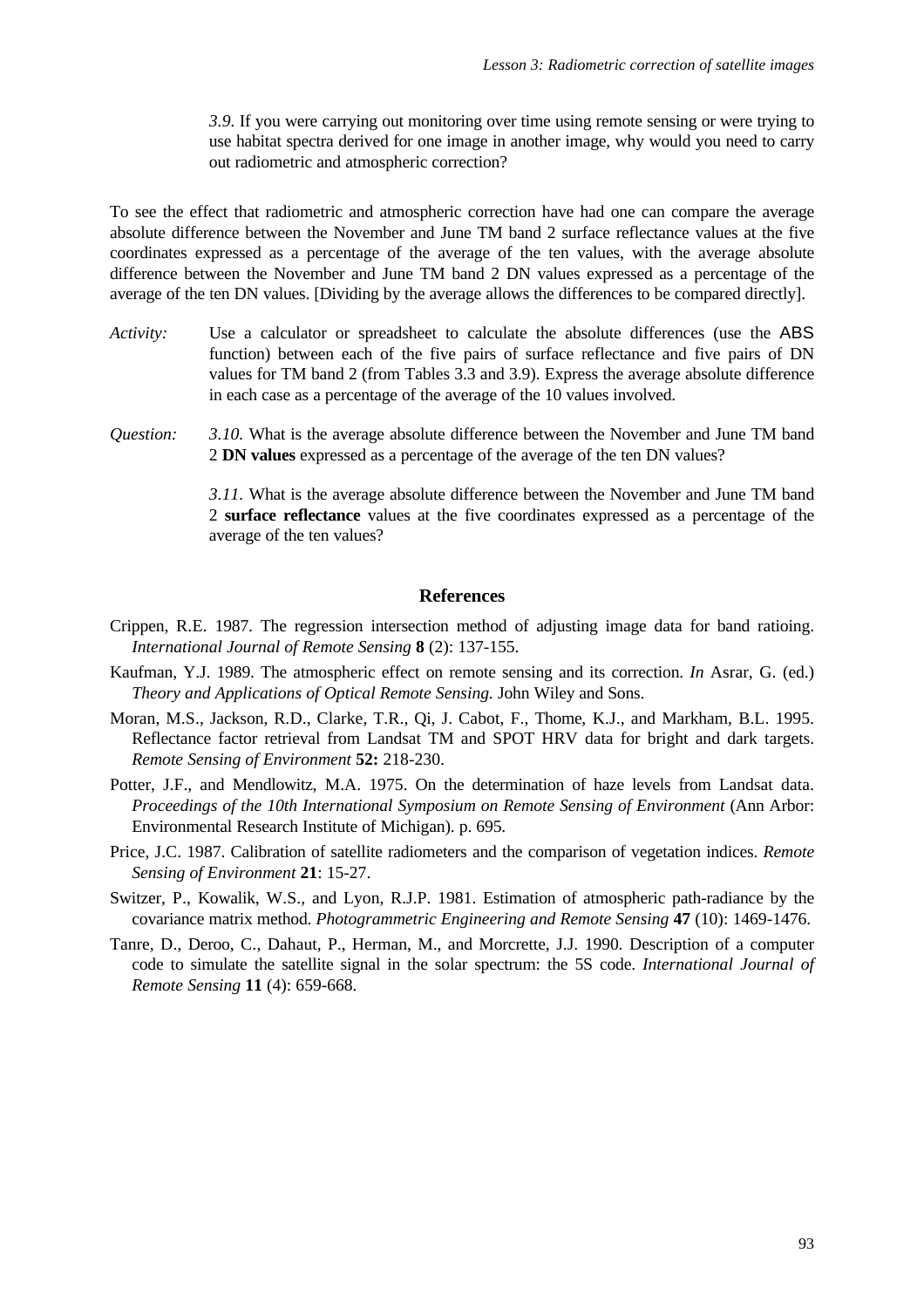# **Box 3.2. Output of 5S Radiative Transfer Code for Landsat-5 TM1 waveband.** GEOMETRICAL CONDITIONS IDENTITY T.M. OBSERVATION; MONTH: 11 DAY : 22 UNIVERSAL TIME: 14.55 (HH.DD); LATITUDE:21.68; LONGITUDE: -72.29; SOLAR ZENITH ANGLE: 51.16; SOLAR AZIMUTH ANGLE: 142.10; OBSERVATION ZENITH ANGLE: 0.00; OBSERVATION AZIMUTH ANGLE: 0.00; SCATTERING ANGLE:128.84; AZIMUTH ANGLE DIFFERENCE: 142.10 ATMOSPHERIC MODEL DESCRIPTION ATMOSPHERIC MODEL IDENTITY: TROPICAL (UH2O=4.12 G/CM2 ,UO3=.247 CM) AEROSOLS TYPE IDENTITY : MARITIME AEROSOLS MODEL OPTICAL CONDITION IDENTITY : VISIBILITY 35.00 KM OPT. THICK. 550NM 0.1823 SPECTRAL CONDITION TM 1 VALUE OF FILTER FUNCTION WLINF = 0.430 MICRON / WLSUP = 0.550 MICRON TARGET TYPE HOMOGENEOUS GROUND; SPECTRAL CLEAR WATER REFLECTANCE 0.042 INTEGRATED VALUES APPARENT REFLECTANCE 0.108; APPAR. RADIANCE (W/M2/SR) 2.642 TOTAL GASEOUS TRANSMITTANCE 0.987 INT. NORMALIZED VALUES % OF IRRADIANCE AT GROUND LEVEL REFLECTANCE AT SATELLITE LEVEL % OF DIR. IRR. % OF DIFF. IRR. % OF ENV. IRR ATM. INTRINS BACKG. PIXEL 0.668 0.325 0.006 0.076 0.007 0.025 INT. ABSOLUTE VALUES IRR. AT GROUND LEVEL (W/M2) RAD. AT SATEL. LEVEL (W/M2/SR) DIR. SOLAR ATM. DIFF. ENV. ATM. INTRIN BACKG. PIXEL 43.582 21.169 0.421 1.858 0.180 0.604 INTEGRATED FUNCTION FILTER 0.061 (MICRONS) INTEGRATED SOLAR SPECTRUM 122.586 (W/M2) INTEGRATED VALUES DOWNWARD UPWARD TOTAL **GLOBAL GAS TRANS.** 0.992 0.995 0.987 WATER GAS TRANS. 1.000 1.000 1.000 1.000 OZONE GAS TRANS.  $0.992$  0.995 0.987 CARBON DIOXIDE 1.000 1.000 1.000 1.000 OXYGEN 1.000 1.000 1.000 1.000 RAYLEIGH SCA.TRANS.  $0.882$   $0.922$   $0.813$ AEROSOL SCA. TRANS.  $0.959$  0.983 0.943 0.943 **TOTAL SCA. TRANS.** 0.849 0.915 0.776 RAYLEIGH AEROSOLS TOTAL **SPHERICAL ALBEDO** 0.129 0.044 **0.156** OPTICAL DEPTH 0.164 0.188 0.352 **REFLECTANCE** 0.068 0.009 0.077 PHASE FUNCTION 1.043 0.102 0.540 SINGLE SCAT. ALBEDO 1.000 0.990 0.994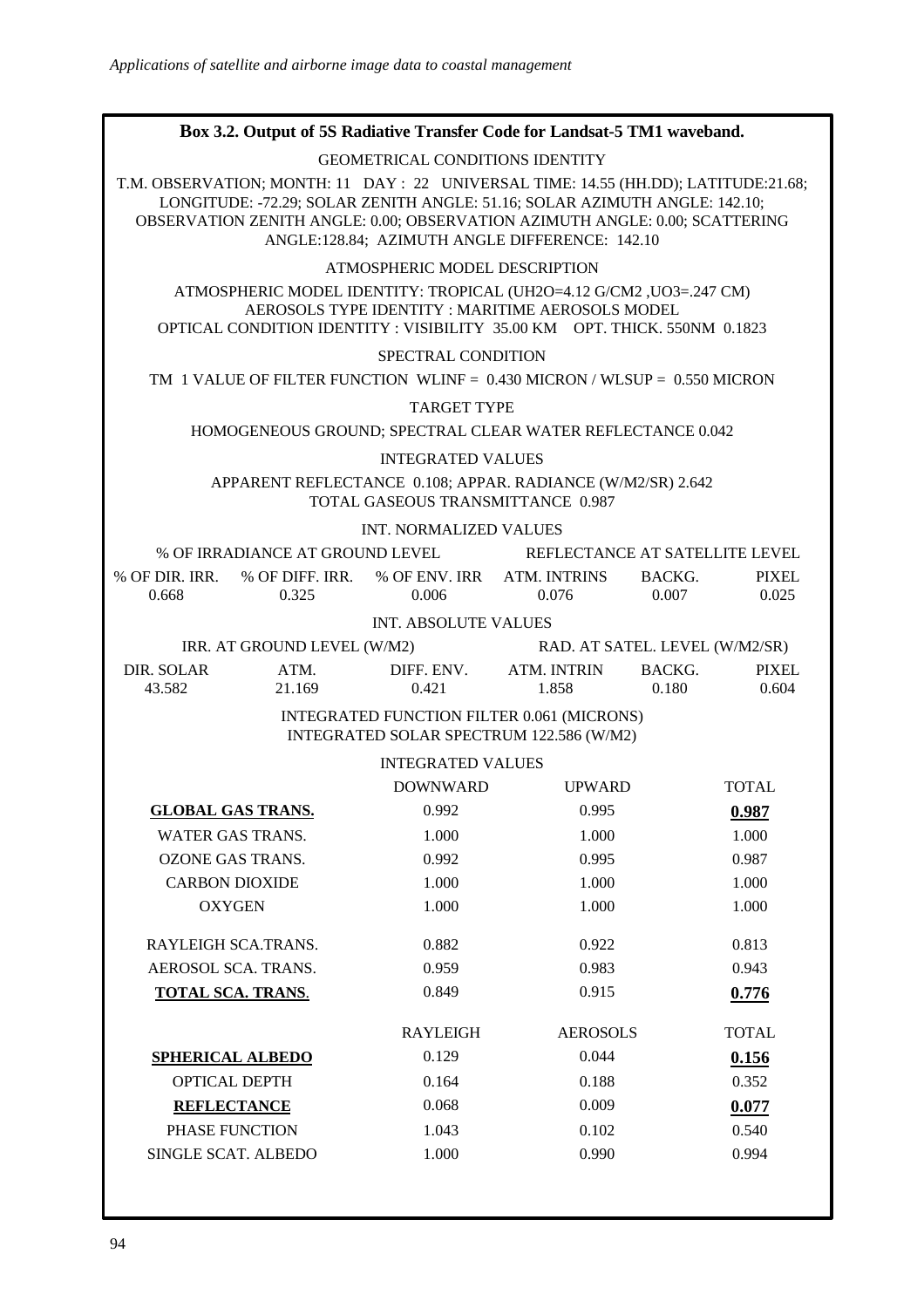# **Answers to Questions**

|                 | November image |             |             |           |            |                 |                 |            |
|-----------------|----------------|-------------|-------------|-----------|------------|-----------------|-----------------|------------|
|                 |                |             |             |           |            |                 | June image      |            |
|                 |                | Coordinates | Red [1]     | Green [2] | Blue $[3]$ | Red [1]         | Green [2]       | Blue $[3]$ |
| Habitat         | Col(x)         | Row(y)      | TM3         | TM2       | TM1        | TM <sub>3</sub> | TM <sub>2</sub> | TM1        |
| Deep water      | 614            | 377         | Q           | 13        | 52         | 13              | 17              | 66         |
| Sand in very    | 537            | 82          | 98          | 97        | 179        | 129             | 129             | 234        |
| shallow water   |                |             |             |           |            |                 |                 |            |
| Mangrove        | 446            | 175         | 17          | 23        | 55         | 23              | 31              | 70         |
| Deep coral reef | 270            | 426         | $\mathbf Q$ | 19        | 75         | 13              | 25              | 96         |
| Seagrass        | 603            | 125         | 10          | 18        | 53         | 14              | 24              | 67         |

**Table 3.3.** Raw DN values for pixels at five row and column coordinates in each of the Landsat TM images (Bands 1-3).

3.1. The red band penetrates poorly so that by about 5 m depth even bright sand is not likely to reflect any more light back than deep water. The seagrass area has a very low albedo (is very dark) and being thick vegetation will have a very low reflectance in the red waveband anyway. Thus this area reflects no more red light than deepwater. The coral reef area will also have low reflectance in the red band due to the presence of zooxanthellae in the coral tissues (with similar pigments to other photosynthetic organisms) and is also probably too deep to reflect more red light than deep water areas.

**Table 3.4.** Spectral radiances from the TM header file,  $\text{Lmin}_{\lambda}$  and  $\text{Lmax}_{\lambda}$  in mW cm<sup>-2</sup> ster<sup>-1</sup>  $\mu$ m<sup>-1</sup>.

|                 | Spectral radiances |                  |  |  |
|-----------------|--------------------|------------------|--|--|
| Band            | $Lmin_{\lambda}$   | $Lmax_{\lambda}$ |  |  |
| TM1             | $-0.116$           | 15.996           |  |  |
| TM <sub>2</sub> | $-0.183$           | 31.776           |  |  |
| TM3             | $-0.159$           | 24.394           |  |  |

Example of step 1 equation, correct for Landsat TM band 4:

CONST Lmin4 =  $-0.1639$ : CONST Lmax4 = 23.010 ; Lmin4 + (Lmax4/254 - Lmin4/255) \* @4 ;

The predecence of operators  $(*/+-)$  means that only those brackets which have been included are needed. Thus division and multiplication always precede addition and subtraction. The brackets are needed to make sure that the addition of the  $Lmax<sub>1</sub>/254$  and  $Lmin<sub>1</sub>/255$  to calculate the gain are carried out before the DN values are multiplied by the resultant gain.

- 3.2. The Julian Day corresponding to 22 November 1990 is 326.
- 3.3. The square of the Earth-Sun distance in astronomical units (*d²*) on 22 November 1990 is 0.975522 AU (Astronomical Units)? [1 -0.01674 cos(0.9856x322)]²
- 3.4. The sun zenith angle in degrees (SZ) is  $90^{\circ} 39^{\circ} = 51^{\circ}$  (where  $39^{\circ}$  is the sun elevation angle). In radians this is  $51 \times \pi/180 = 0.89012$ .
- 3.5. The values of ESUN for Landsat-5 TM1, TM2 and TM3 are: 195.7, 182.9 and 155.7 respectively.
- 3.6. If you needed to convert a SPOT XS1 solar exoatmospheric spectral irradiance (ESUN) of 1855 W  $m<sup>-2</sup>$  ster<sup>-1</sup>  $\mu$ m<sup>-1</sup> to units of mW cm<sup>-2</sup> ster<sup>-1</sup>  $\mu$ m<sup>-1</sup>, you need to consider change in two of the four units. W are changing to mW (x 1000) and units of power per m<sup>2</sup> are changing to units of power per cm<sup>2</sup>.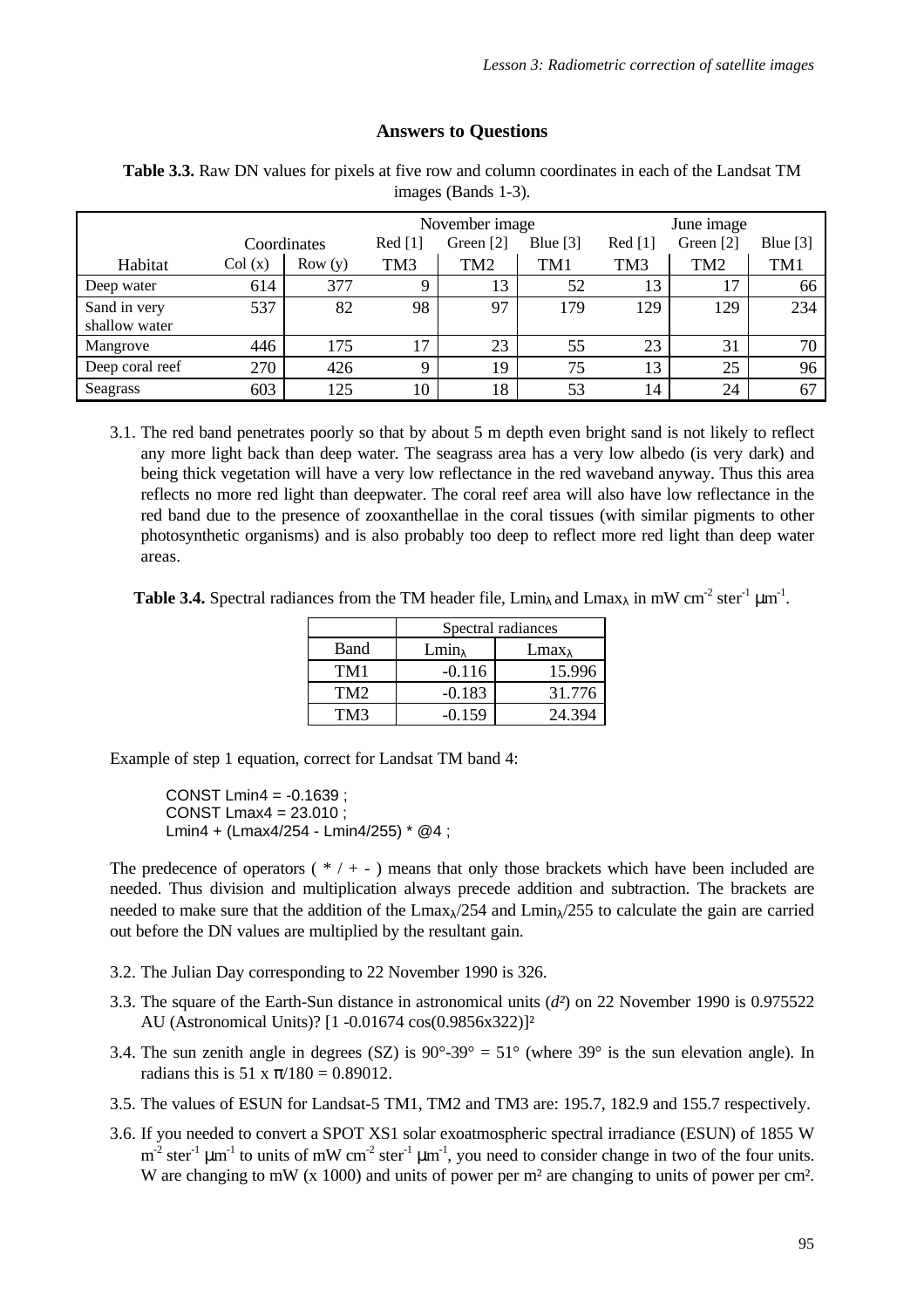There are 100 cm in a metre and thus  $100 \times 100 = 10,000$  cm<sup>2</sup> in one square metre, so we need also to divide by 10,000. So the net result is x 1000/10,000 which is equivalent to divide by 10. So 10 W m<sup>-2</sup> ster<sup>-1</sup>  $\mu$ m<sup>-1</sup> = 1 mW cm<sup>-2</sup> ster<sup>-1</sup>  $\mu$ m<sup>-1</sup>. Thus 1855 W m<sup>-2</sup> ster<sup>-1</sup>  $\mu$ m<sup>-1</sup> = 185.5 mW cm<sup>-2</sup> ster<sup>-1</sup>  $\mu$ m $^{-1}$ .

| <b>Specific inputs</b>                 | November image       | June image           |  |  |
|----------------------------------------|----------------------|----------------------|--|--|
| <b>Type of sensor</b>                  | Landsat 5 TM         | Landsat 5 TM         |  |  |
| Date and time of image acquisition     | 14:55 UT, 22/11/1990 | 14:55 UT, 22/06/1990 |  |  |
| Latitude and longitude of scene centre | 21.68°N 72.29°W      | 21.68°N 72.29°W      |  |  |
| Meteorological visibility (km)         | 35 km                | 20 km                |  |  |

**Table 3.7.** Specific inputs needed to run the 5S code for the two images.

**Table 3.8.** Outputs from the 5S radiative transfer code and parameters calculated from these.

| <b>Parameter</b>               | TM1       | TM <sub>2</sub> | TM3       |  |
|--------------------------------|-----------|-----------------|-----------|--|
| Global gas transmittance       | 0.987     | 0.917           | 0.930     |  |
| Total scattering transmittance | 0.776     | 0.854           | 0.897     |  |
| Reflectance                    | 0.077     | 0.044           | 0.027     |  |
| Spherical albedo               | 0.156     | 0.108           | 0.079     |  |
| $AI$ (see Equation 3.4)        | 1.3056    | 1.2769          | 1.1987    |  |
| $BI$ (see Equation 3.5)        | $-0.0992$ | $-0.0515$       | $-0.0301$ |  |

**Table 3.9.** Surface reflectance values (on a scale of 0-1) for the two row and column coordinates which have not been completed for each of the Landsat TM images.

|                 |             |         | November image |       | June image |          |       |       |
|-----------------|-------------|---------|----------------|-------|------------|----------|-------|-------|
|                 | Coordinates |         |                |       |            |          |       |       |
| Habitat         | Col(x)      | Row (v) | TM3            | TM2   | TM1        | TM3      | TM2   | TM1   |
| Sand in very    | 537         | 82      | 0.311          | 0.344 | 0.255      | 0.311    | 0.345 | 0.255 |
| shallow water   |             |         |                |       |            |          |       |       |
| Deep coral reef | 270         | 426     | $-0.003$       | 0.023 | 0.051      | $-0.002$ | 0.023 | 0.051 |

- 3.7. If the output image were an 8-bit integer image all pixel values would either be 0 or 1 (i.e. they would be rounded to the nearest integer).
- 3.8. Because of the extra haze in the atmosphere in June more of the incoming sunlight is reflected back at the sensor making the whole image brighter with higher DN values in each band at all pixels. Once the atmospheric conditions have been corrected for then the images appear remarkably similar with pixel values almost identical. In reality correction would not be this good but this is what it aims to do.
- 3.9. Because raw DN values recorded from given sites on the Earth's surface will vary with atmospheric conditions, time of year, etc. Thus unless radiometric and atmospheric correction have been carried out any comparison of pixel values at given locations is fairly meaningless. Any differences could be due as much to changes in sun angle, the distance of the Earth from the sun or atmospheric conditions as to changes in the habitat.
- 3.10.The average absolute difference between the November and June TM band 2 **DN values** expressed as a percentage of the average of the ten DN values is 28.28%.
- 3.11.The average absolute difference between the November and June TM band 2 **surface reflectance** values at the five coordinates expressed as a percentage of the average of the ten surface reflectance values is 0.94%.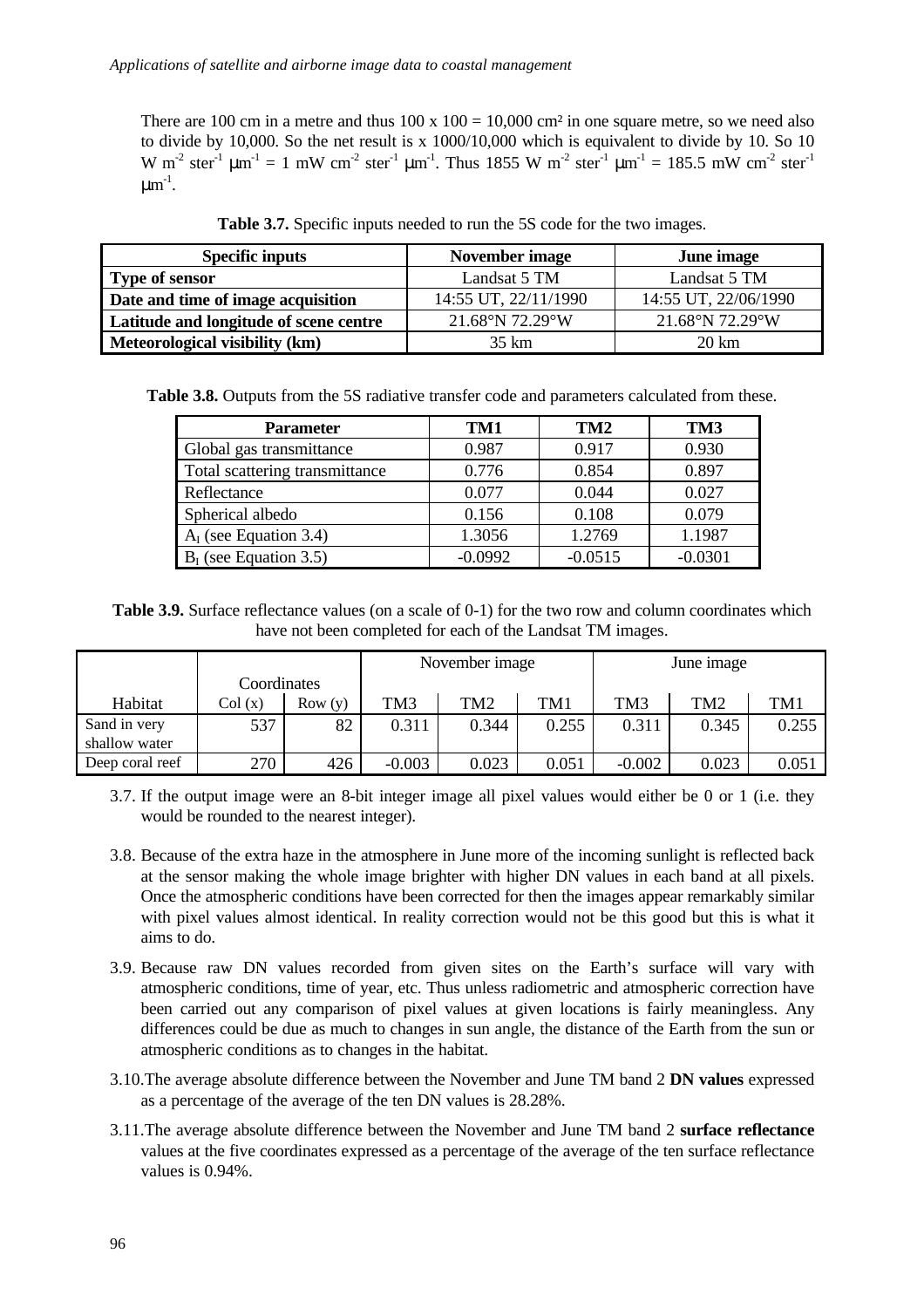# **APPENDIX 3.1A: STEPS 1-2 OF RADIOMETRIC CORRECTION. CONVERTING DN VALUES TO EXOATMOSPHERIC REFLECTANCE**

# Start of Bilko for Windows formula document to radiometrically correct Landsat-5 TM bands # 1-3 collected over the Turks and Caicos on 22 November 1990. # # Formula document 1. # ================= # # Step 1. Converting DN to at satellite spectral radiance (L) using formulae of the type: # # Lmin + (Lmax/254 - Lmin/255) \* @n ; # Input values # ==========  $\#$  Lmin: TM1 = -0.116, TM2 = -0.183, TM3 = -0.159 # Lmax: TM1 = 15.996; TM2 = 31.776; TM3 = 24.394 # const Lmin1 =  $-0.116$  : const Lmin2 = -0.183 ; const Lmin3 = -0.159 ; const Lmax1 = 15.996 ; const Lmax2 = 31.776 ; const Lmax3 = 24.394 ; # Intermediate formulae for L for each TM band: # # Lmin1 + (Lmax1/254 - Lmin1/255)\*@1; # Lmin2 + (Lmax2/254 - Lmin2/255)\*@2; # Lmin3 + (Lmax3/254 - Lmin3/255)\*@3; # Step 2. Converting at satellite spectral radiance (L) to exoatmospheric reflectance # # Input values # ==========  $#$  pi = 3.141593  $\frac{d^2}{dt}$  = 0.975522 JD = 326 for 22/11/90 image. (call dsquared)  $\text{#}$  SZ = 90-39 = 51° = 0.89012 radians # ESUN: TM1 = 195.7, TM2 = 182.9, TM3 = 155.7 const pi =3.141593 ; const dsquared  $= 0.97552$  ; const  $SZ = 0.89012$ ; const ESUN1 = 195.7 ; const ESUN2 = 182.9 ; const ESUN3 = 155.7 ; #  $#$  Let at satellite spectral radiance = L (see intermediate formulae above) # # Converting L to exoatmospheric reflectance (on scale 0-1) with formulae of the type: #  $\#$  pi \* L \* dsquared / (ESUN \* cos(SZ)); # pi \* (Lmin1 + (Lmax1/254 - Lmin1/255)\*@1) \* dsquared / (ESUN1 \* cos(SZ)) ; pi \* (Lmin2 + (Lmax2/254 - Lmin2/255)\*@2) \* dsquared / (ESUN2 \* cos(SZ)) ; pi \* (Lmin3 + (Lmax3/254 - Lmin3/255)\*@3) \* dsquared / (ESUN3 \* cos(SZ)) ;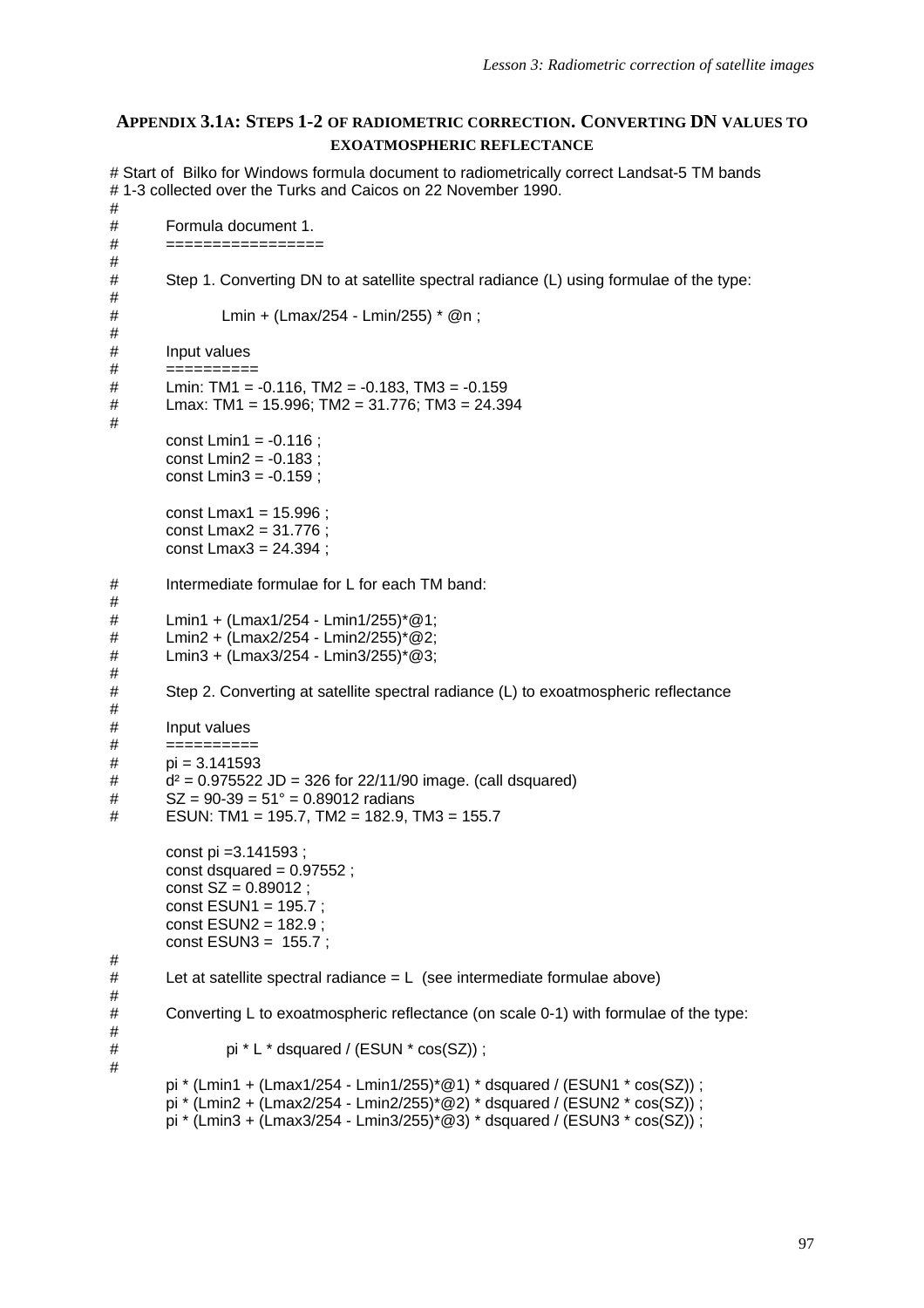# **APPENDIX 3.1B: STEP 3 OF RADIOMETRIC CORRECTION (STAGES 2-3 OF ATMOSPHERIC CORRECTION).**

# Start of Bilko for Windows formula document to atmospherically correct Landsat-5 TM bands # 1-3 collected over the Turks and Caicos on 22 November 1990.

# # Formula document 2. # ================= # Stage 2 of atmospheric correction using 5S radiative transfer model outputs # # Input values # ========== # AI = 1 / (Global gas transmittance \* Total scattering transmittance)  $\#$  TM1 = 1.3056, TM2 = 1.2769, TM3 = 1.1987 # # BI = - Reflectance / Total scattering transmittance  $\#$  TM1 = -0.0992, TM2 = -0.0515, TM3 = -0.0301 # const Al1 =  $1.3056$  ; const AI2 = 1.2769 ; const AI3 = 1.1987 ; const BI1 = -0.0992 ; const  $B12 = -0.0515$ ; const BI3 = -0.0301 ; # Let exoatmospheric reflectance = @n (i.e. images output by first formula document) # # Converting exoatmospheric reflectance (scale 0-1) to intermediate image Y with formulae of the type:  $#$  AI \* @n + BI; # # Intermediate formulae for Y: #  $#$  Al1 \* @1 + Bl1;  $#$  AI2 \* @2 + BI2;  $#$  AI3  $*$  @3 + BI3: # # Stage 3 of atmospheric correction using 5S radiative transfer model outputs # Input values # ========== # S = Spherical albedo: TM1 = 0.156, TM2 = 0.108, TM3 = 0.079 # const  $S1 = 0.156$  ; const  $S2 = 0.108$ ; const S3 = 0.079 ; # Let intermediate image = Y (see intermediate formulae above) # # Converting Y to surface reflectance (on scale 0-1) with formulae of the type: # #  $Y / (1 + S^* Y)$  ; #  $(A11 * @1 + B11) / (1 + S1 * (A11 * @1 + B11))$ ;  $(A12 * @2 + B12) / (1 + S2 * (A12 * @2 + B12))$ ;  $(A13 * @3 + B13) / (1 + S3 * (A13 * @3 + B13))$ ;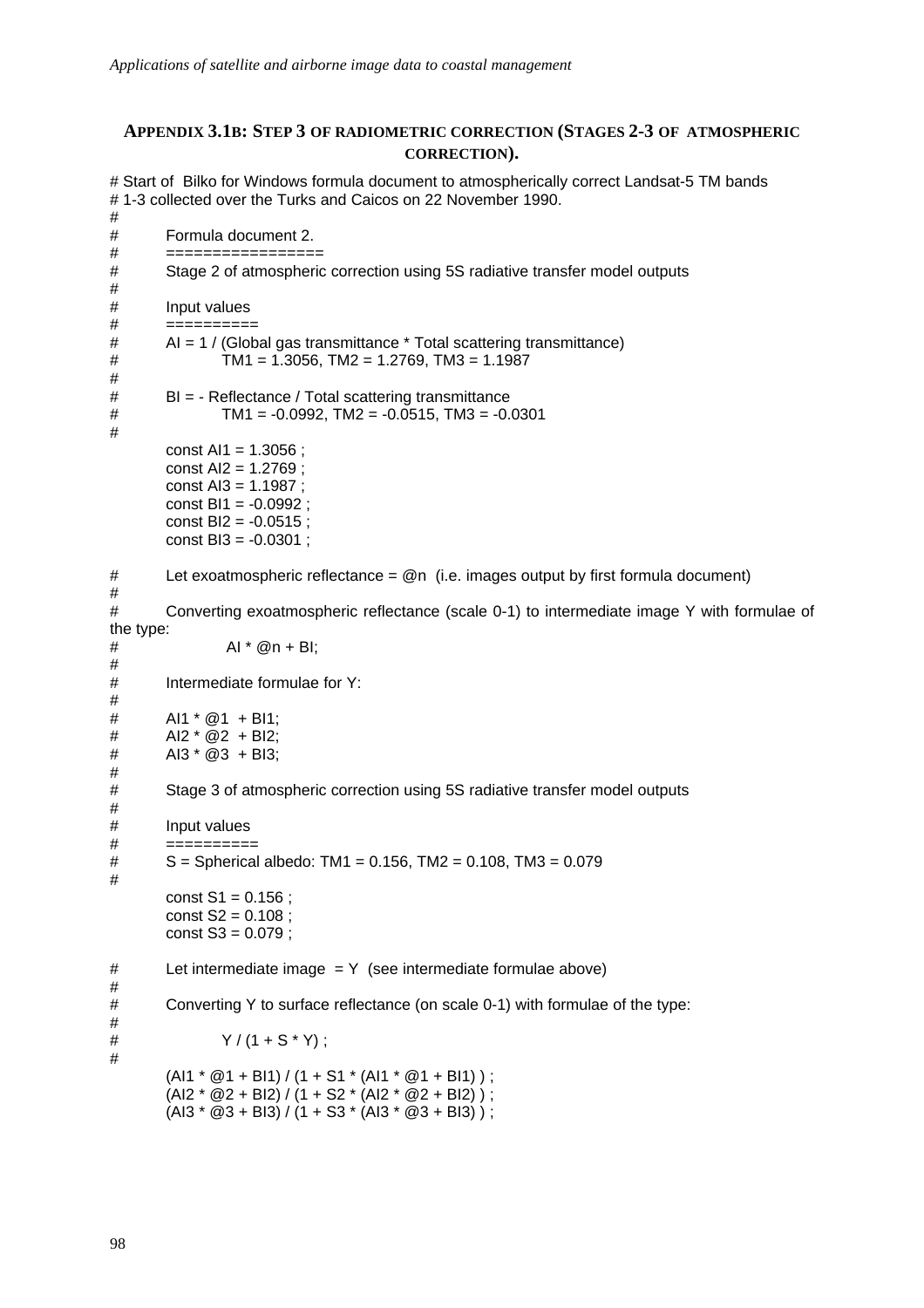# **APPENDIX 3.2: FORMULA FOR RADIOMETRIC CORRECTION OF JUNE 1990 LANDSAT TM IMAGES.**

```
# Start of Bilko for Windows formula document to radiometrically correct Landsat-5 TM bands
# 1-3 collected over the Turks and Caicos on 22 June 1990.
#
# Formula document 1.
# =================
#
# Converting DN to at satellite spectral radiance (L) using formulae of the type:
#
# Lmin + (Lmax/254 - Lmin/255) * @n ;
#
# Input values
# ==========
\# Lmin: TM1 = -0.116, TM2 = -0.183, TM3 = -0.159
# Lmax: TM1 = 15.996; TM2 = 31.776; TM3 = 24.394
#
       const Lmin1 = -0.116 ;
       const Lmin2 = -0.183 ;
       const Lmin3 = -0.159 ;
       const Lmax1 = 15.996 ;
       const Lmax2 = 31.776 ;
       const Lmax3 = 24.394 ;
# Intermediate formulae for L for each TM band:
#
       Lmin1 + (Lmax1/254 - Lmin1/255)*@1;
# Lmin2 + (Lmax2/254 - Lmin2/255)*@2;
# Lmin3 + (Lmax3/254 - Lmin3/255)*@3;
#
# Converting at satellite spectral radiance (L) to exoatmospheric reflectance
#
# Input values
# ==========
# pi = 3.141593
\mu d<sup>2</sup> = 1.032829 astronomical units (JD = 173 for 22/6/90)
# SZ = 90-58 = 32 degrees = 0.5585 radians
\# ESUN: TM1 = 195.7, TM2 = 182.9, TM3 = 155.7
       const pi =3.141593 ;
       const dsquared = 1.032829 ;
       const SZ = 0.5585;
       const ESUN1 = 195.7 ;
       const ESUN2 = 182.9 ;
       const ESUN3 = 155.7 ;
#
# Let at satellite spectral radiance = L (see intermediate formulae above)
#
# Converting L to exoatmospheric reflectance (ER) with formulae of the type:
#
# pi * L * dsquared / (ESUN * cos(SZ)) ;
#
#
# ER1 = pi * (Lmin1 + (Lmax1/254 - Lmin1/255)*@1) * dsquared / (ESUN1 * cos(SZ)) ;
# ER2 = pi * (Lmin2 + (Lmax2/254 - Lmin2/255)*@2) * dsquared / (ESUN2 * cos(SZ)) ;\# ER3 = pi * (Lmin3 + (Lmax3/254 - Lmin3/255)*@3) * dsquared / (ESUN3 * cos(SZ)) ;
```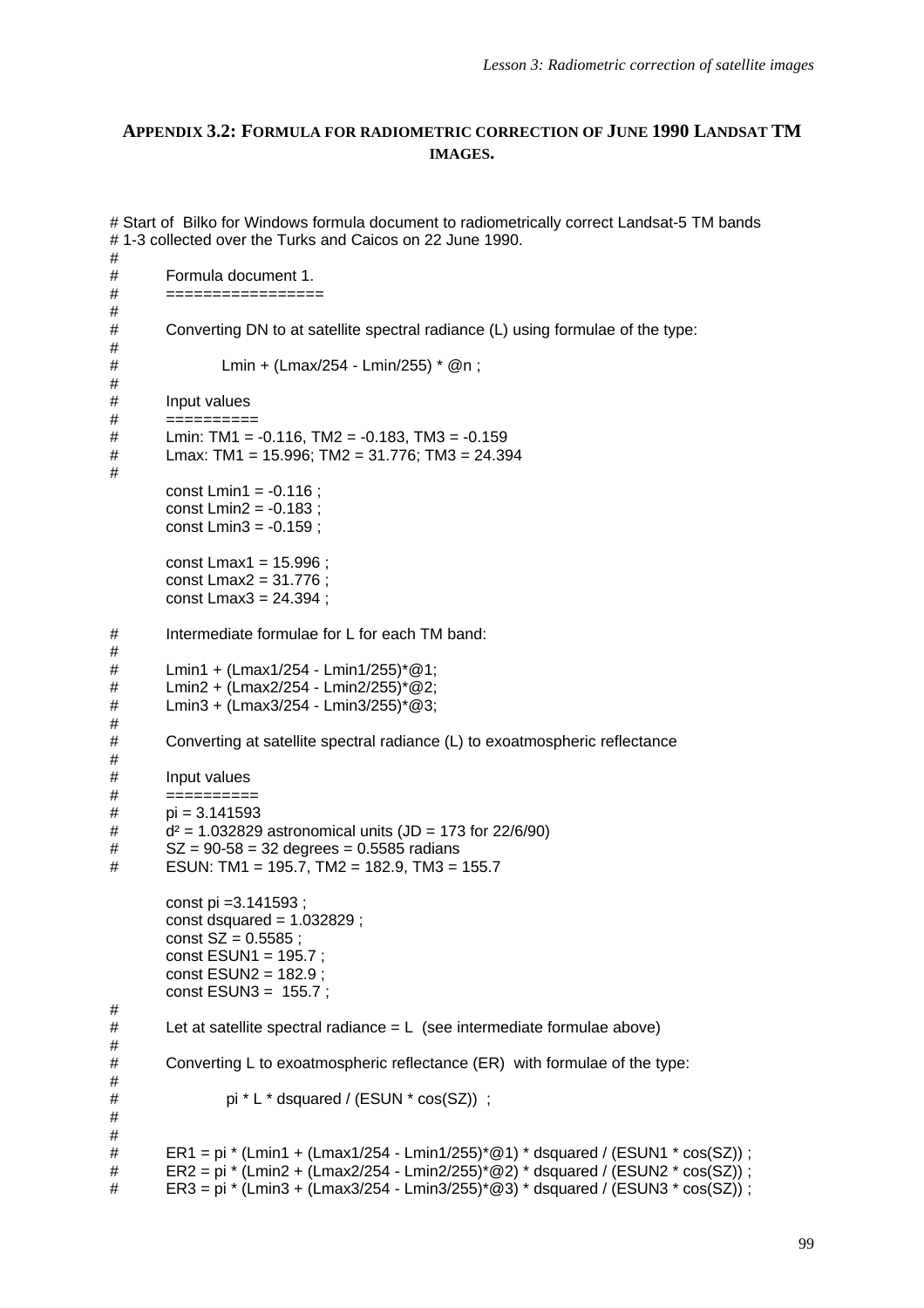# # Formula document 2. # ================= # # Stage 2 of atmospheric correction using 5S radiative transfer model outputs # # Input values # ========== # AI = 1 / (Global gas transmittance \* Total scattering transmittance)  $\text{HM1} = 1.2561$ ,  $\text{TM2} = 1.2344$ ,  $\text{TM3} = 1.1716$ # # BI = - Reflectance / Total scattering transmittance  $\#$  TM1 = -0.0957, TM2 = -0.0539, TM3 = -0.0341 # const  $Al1 = 1.2561$ : const AI2 = 1.2344 ; const AI3 = 1.1716 ; const BI1 = -0.0957 ; const BI2 = -0.0539 ; const BI3 = -0.0341 ;  $\#$  Let exoatmospheric reflectance = ERn where n=1-3 (i.e. images output by first formula document) # Converting exoatmsopheric reflectance to intermediate image Y with formulae of the type: #  $#$  AI \* ER + BI; # Intermediate formulae for  $Y$ : # # AI1 \* ER1 + BI1; # AI2 \* ER2 + BI2; # AI3 \* ER3 + BI3; # # Stage 3 of atmospheric correction using 5S radiative transfer model outputs # # Input values # ==========  $\#$  S = Spherical albedo: TM1 = 0.167, TM2 = 0.121, TM3 = 0.092 # const  $S1 = 0.167$ ; const  $S2 = 0.121$ const  $S3 = 0.092$ :  $#$  Let intermediate image = Y (see intermediate formulae above) # Converting Y to surface reflectance (on scale 0-1) with formulae of the type: #  $# \quad Y / (1 + S^* Y)$  ; # # Note that the intermediate formula for Y should appear in the equation twice. #  $\#$  (AI1 \* ER1 + BI1) / (1 + S1 \* (AI1 \* ER1 + BI1) ); #  $(AI2 * ER2 + BI2) / (1 + S2 * (AI2 * ER2 + BI2))$ ; #  $(A13 * ER3 + B13) / (1 + S3 * (A13 * ER3 + B13))$ ;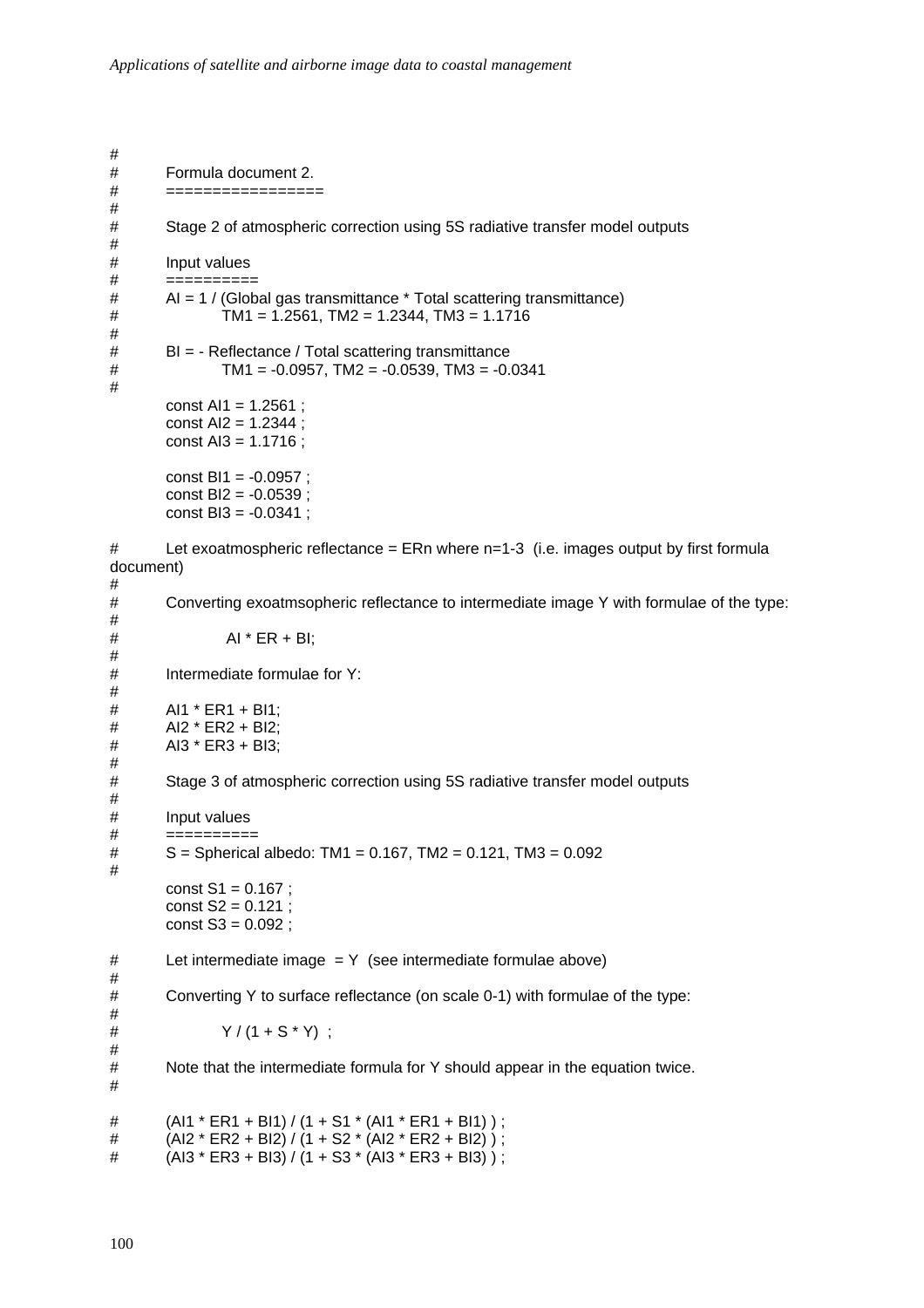# Substituting for ER1-3 with intermediate formulae above:

(AI1 \* (pi \* (Lmin1 + (Lmax1/254 - Lmin1/255)\*@1) \* dsquared / (ESUN1 \* cos(SZ))) + BI1) /  $(1 + S1^*$  (Al1 \* (pi \* (Lmin1 + (Lmax1/254 - Lmin1/255)\*@1) \* dsquared / (ESUN1 \* cos(SZ))) +  $\overline{B(1)}$ ;

(AI2 \* (pi \* (Lmin2 + (Lmax2/254 - Lmin2/255)\*@2) \* dsquared / (ESUN2 \* cos(SZ))) + BI2) /  $(1 + S2 * (A12 * (pi * (Lmin2 + (Lmax2/254 - Lmin2/255) * @2) * dsquare d / (ESUN2 * cos(SZ))) +$ BI2));

(AI3 \* (pi \* (Lmin3 + (Lmax3/254 - Lmin3/255)\*@3) \* dsquared / (ESUN3 \* cos(SZ))) + BI3) /  $(1 + S3 * (A)3 * (pi * (Lmin3 + (Lmax3/254 - Lmin3/255) * @3) * dsquare d / (ESUN3 * cos(SZ))) +$  $\angle$ BI3));